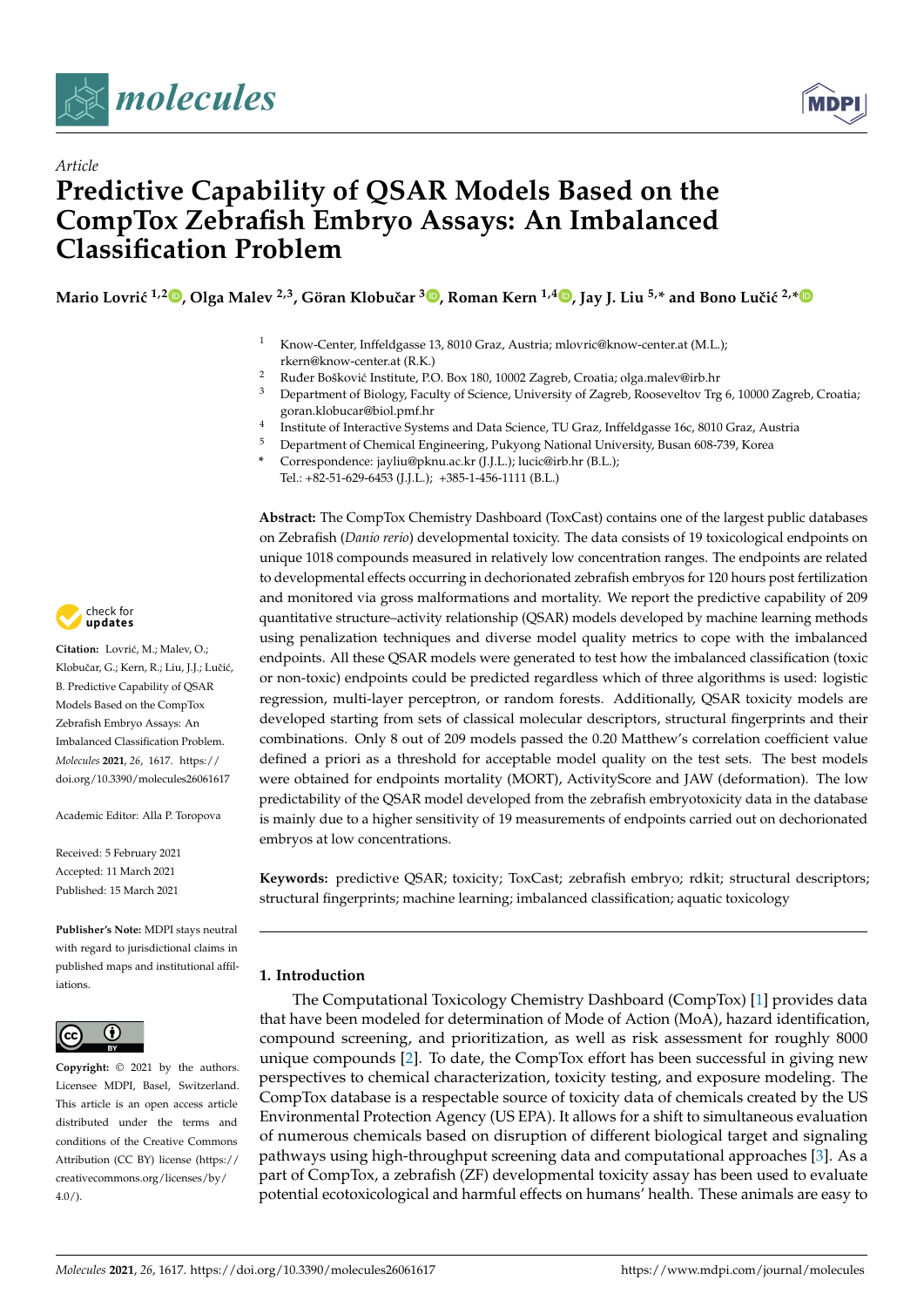rear and maintain, they mature rapidly and are sufficiently small for sustaining testing in 96-well microtiter plates reducing the cost by means of small amounts of test chemicals [\[4\]](#page-11-3). Physiological, molecular, and functional features such as rapid development, optical transparency during the whole embryonic development, well characterized embryonic ontogenesis and ex utero development, availability of genomic data and ~70% of genetic similarity amongst humans and zebrafish make this model appropriate for evaluating a broad range of chemical-biological endpoints across vertebrate taxa [\[5](#page-11-4)[,6\]](#page-12-0). Zebrafish assays have been subjected to numerous QSAR studies. Many of these focus on relatively small sets of molecules [\[7–](#page-12-1)[10\]](#page-12-2) and close-to-mechanistic models. QSARs developed on large data sets on zebrafish embryo toxicity are rare [\[11–](#page-12-3)[13\]](#page-12-4). The ZF embryo assays consist of up to 1092 compounds (by ID) tested on diverse developmental malformations. Such data sets are valuable for creating models on broad chemical spaces and low concentrations, which are key for evaluating the risk due to many novel compounds present in mixture at nanoto-micro-concentration ranges in fish [\[14\]](#page-12-5) and in river surface water and sediment [\[15\]](#page-12-6), with often unknown MoA and synergistic actions.

Several reports present QSAR models on the subsets of the CompTox ZF library, namely the NHEERL\_ZF\_144hpf\_TERATOSCORE assay, described originally in [\[4\]](#page-11-3) that uses zebrafish embryos to screen 309 Phase 1 environmental compounds, which are mainly pesticides and antimicrobials. Models developed on the NHEERL\_ZF assay are reported also in the literature [\[11,](#page-12-3)[12\]](#page-12-7). However, both studies involved only one zebrafish toxicity endpoint (50% mortality data) and the models were developed and validated on data sets of less than 300 compounds from Padilla et al. [\[4\]](#page-11-3). They showed reasonable prediction quality for the self-defined toxicity cutoffs, having Matthew's correlation coefficients on the test sets of 0.89 ( $n = 58$ ) [\[11\]](#page-12-3) and 0.77 ( $n = 61$ ) [\[12\]](#page-12-7). Furthermore, these studies present a high importance of the LogP descriptor in the models which should not be neglected. Nevertheless, this appears expected given that assays where the chorion (membrane around the embryo) was kept will show association of toxicity with hydrophobicity [\[5\]](#page-11-4). It should be noted that the chorion can serve as a permeability barrier to larger molecules [\[16\]](#page-12-8) and their penetration can vary due to physiochemical properties of compounds, their cationic charge or electrostatic attraction between chemicals and the chorion [\[17\]](#page-12-9). Another set of 19 "Tanguay\_ZF" CompTox assays [\[18\]](#page-12-10) were conducted on dechorionated embryos that are reported to be more sensitive than the chorionated ones [\[19\]](#page-12-11), and represent a bigger challenge in models as reported here and in [\[20\]](#page-12-12). It has been demonstrated that with the use of chorion-intact embryos the sensitivity to identify teratogens was higher while the specificity was lower compared to data obtained with dechorionated embryos [\[21\]](#page-12-13). The use of dechorionated embryos may involve different agreements between sensitivity and specificity [\[17\]](#page-12-9), due to the higher mortality of embryos. Dechorionation of embryos is desirable as it removes a potential barrier to chemicals, thus allowing a more effective evaluation of toxicity mechanisms that underlie effects of chemical exposure [\[22\]](#page-12-14).

The concept of evaluating the predictability or modelability, essentially based on distance and similarity measures, has been developed in several studies [\[23](#page-12-15)[–26\]](#page-12-16). The distance or similarity between molecules was estimated from the predictions of activities done by previously developed QSAR models. For every compound in a data set, and on a given set of structural features, the Euclidean distance to its first nearest neighbor was calculated. After that, it is estimated whether its first nearest neighbor compound belongs to the same or to a different activity class, and the total number of those belonging to each class was counted. Then, the modelability index for classification QSAR endpoint is defined as the ratio of compounds having the first nearest neighbor in the same class to the total number of compounds in the data set [\[24\]](#page-12-17). Later, also analogous modelability index based on the Euclidean distance measured between compounds in feature space and activity prediction by classification QSAR models was introduced for classification endpoints [\[25\]](#page-12-18). An alternative and conceptually simpler method for estimating modelability is the one used by Thomas et al. [\[26\]](#page-12-16) which is based only on the consideration of predictive capabilities of models comparing with the gain of the model over the level of random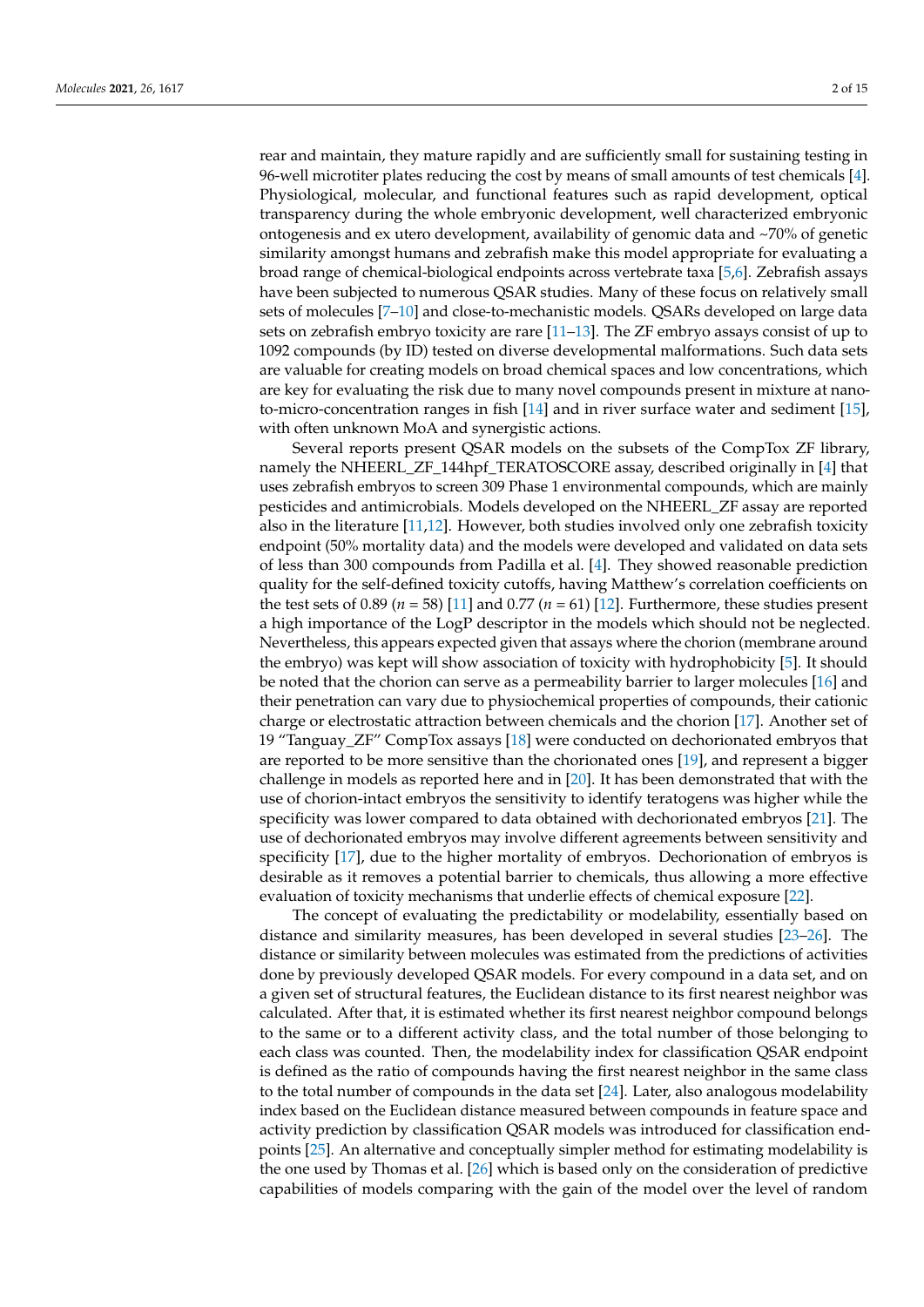(chance) accuracy. Namely, they considered two sets of features for 309 compounds and 84 classification algorithms to analyze modelability of 60 ToxCast phase I endpoints measured for approximately 300 compounds in the five-fold cross-validation procedure. The final result was that all endpoints are of low modelability. As the main evaluation metrics, the Area Under the Curve (AUC) of the Receiver Operating Characteristic (ROC) curve was used, which has the value of 0.5 in case of random models. The approach applied in this study for analysis of modelability of 19 CompTox endpoints related to zebrafish toxicity is analogous to the one introduced and used by Thomas et al. [\[26\]](#page-12-16) with the differences in validation methodology and the model evaluation metrics for classification models. Namely, we evaluated the real predictive capabilities of QSAR models on external (never seen) test data set, which is a more objective measure of real model's (endpoints') predictivity or modelability. All mentioned methodologies [\[23](#page-12-15)[,24](#page-12-17)[,26](#page-12-16)[,27\]](#page-12-19) have applied three-fold or five-fold cross-validation which is a less strict validation procedure than the validation on external test set involving 20% of chemical compounds of the complete data set, as used in this study.

Our aim is to assess the use of the "Tanguay\_ZF" CompTox embryo assays for QSARs studies and the building of predictive models for future utilization of chemical compounds and risk assessment (ERA). Majority of published literature on use of QSAR in ERA relies heavily on acute lethal effects (LC50) predictions while sublethal effects are equally or even more important for toxicity assessment of polluted aquatic environment and especially fish organisms. It is therefore of great importance to assess the usefulness of such data on toxic effects on fish organism for possible use in risk assessment of polluted aquatic ecosystems. Additionally, the "Tanguay\_ZF" set is conducted on whole organisms, thus the complexity of reactions to specific chemicals is included unlike the majority of the ToxCast data which are based on cell-based in vitro assays. To achieve this, we have tested three different classifiers and chemical representations in a large experiment matrix of 209 model runs (11 models  $\times$  19 targets) to obtain results independent of machine learning, chemical representation (i.e., descriptors and fingerprints) and model hyperparameters. The prediction results are reported on train and test sets by means of multiple evaluation metrics such as the Matthew's correlation coefficient (MCC) [\[28\]](#page-12-20), Cohen's Kappa [\[29\]](#page-12-21) and Real-Accuracy (RA) (previously named  $\Delta Q_2$  [\[30\]](#page-12-22)), which were selected due to their ability to capture performance in imbalanced datasets [\[31–](#page-12-23)[33\]](#page-13-0). Additionally, the same methodology was applied on a 6–7 times larger set of toxicities from the Tox21 US EPA database. In such a way, the validity of the applied methodology was confirmed through obtained higher values of predictive quality parameters which are completely comparable to the corresponding results of other authors.

# **2. Results**

The accuracies and qualities of obtained QSAR models are reported by means of MCC, Real-Accuracy, Balanced Accuracy (BA), and Accuracy across the 209 models. Interested readers are referred to the Supplementary Materials (Table S1) for a full confusion matrix of each model. All model combinations are indexed based on the options they include, i.e., algorithm, scaling, predictive data set, target, and feature selection (see Section [4\)](#page-7-0). To understand the relationships between diverse metrics, we have correlated the values of different quality parameters obtained on the Test set for all models.

The values of the Pearson correlation coefficients are given in Table [1.](#page-3-0) The results show that MCC and Cohen's Kappa correlate almost perfectly (0.97), while both Kappa and RA correlate above 0.84 with MCC. BA shows negative correlation with all the three afore mentioned metrics  $\leftlt-0.19\right)$  so does Accuracy  $\leftlt-0.18\right)$ .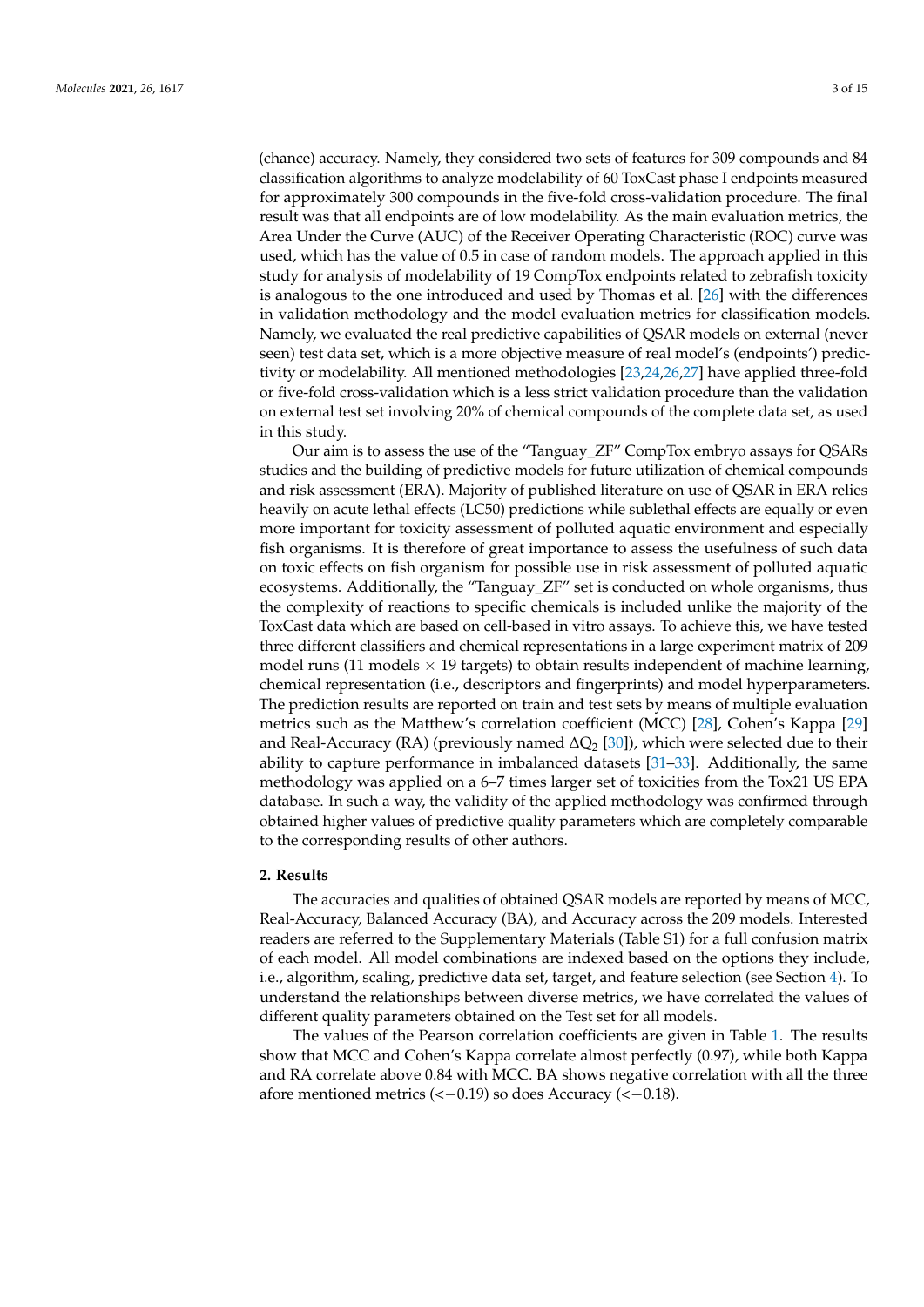|                          | Real<br>Accuracy | <b>MCC</b> | Cohen's<br>Kappa | Accuracy | <b>Balanced</b><br>Accuracy |
|--------------------------|------------------|------------|------------------|----------|-----------------------------|
| Real Accuracy            |                  | 0.84       | 0.86             | $-0.39$  | $-0.28$                     |
| MCC.                     | 0.84             |            | 0.97             | $-0.24$  | $-0.19$                     |
| Cohen's Kappa            | 0.86             | 0.97       |                  | $-0.18$  | $-0.21$                     |
| Accuracy                 | $-0.39$          | $-0.24$    | $-0.18$          |          | 0.59                        |
| <b>Balanced Accuracy</b> | $-0.28$          | $-0.19$    | $-0.21$          | 0.59     |                             |

<span id="page-3-0"></span>**Table 1.** Pearson correlation coefficients between quality metrics obtained for the test set across the 209 models.

The comparison of different model quality metrics is also shown in Figure [1.](#page-4-0) Both BA and Accuracy have high values even for models with MCC values close to 0, which are considered here as random models. Therefore, reporting the model quality only with the Accuracy or BA appears inappropriate. Since MCC highly correlates (0.99) with the Cohen's Kappa, we have transferred the categorization [\[29\]](#page-12-21) which considers a Cohen's Kappa score below 0.20 as to "slight agreement" (just above random, which is 0), to results reported by MCC and defined a threshold of below 0.20 MCC as slight correlation (just above random).

Scatter plots of model quality parameters for all models (11 models for each of 19 endpoints) are presented in Figure [1.](#page-4-0) We aim to reveal the model's predictability independently of the set of options considered in the model optimization process. The distributions show that quality metrics of most of models on the endpoints perform in the region defined previously as almost random models (the MCC axis in Figure [1](#page-4-0) does not pass MCC 0.4). The criteria being set, 26 out of 209 have MCC Test values above 0.20, while 19 models surpass the same threshold with MCC during cross-validation in model training (MCC CV) (see Table S1). There are eight models which satisfy both criteria (MCC CV and MCC Test > 0.20). Overall, four out of these models are related to the endpoint ActivityScore, three on MORT and one on JAW, and these models have Real-Accuracy values (%) on the test set between 3 and 9%, i.e., all being above the level of the random accuracy. The correlation between Cohen's Kappa and MCC is higher for positive values of both parameters (Figure [1\)](#page-4-0). In addition, these two parameters are identical for models having  $FN = FP$  (see Table 3 for definitions).

Distributions of results of each endpoint are present in Figure [2](#page-4-1) by boxplots. Endpoints such as embryo survival (MORT) and changes in developmental defects as they relate to the whole embryo (ActivityScore) are considered as apical (robust) endpoints which gather all exposure effects at organism level consequently increasing their relevance.

Even though most of the models in this study show a relatively low MCC, this is not uncommon in biological studies. A recent study by Idakwo et al. [\[34\]](#page-13-1) on the Tox21 data set, which became a popular data set for many QSAR and machine learning experiments [\[35](#page-13-2)[–37\]](#page-13-3), shows that some of the toxicological endpoints even when conducted on cell lines can have even negative values for MCC. It is therefore not unexpected that whole organism toxicity at low concentration ranges is hard to model given the MCC metrics which is expected to be more sensitive considering other often employed metrics, such as accuracy, BA, or real accuracy.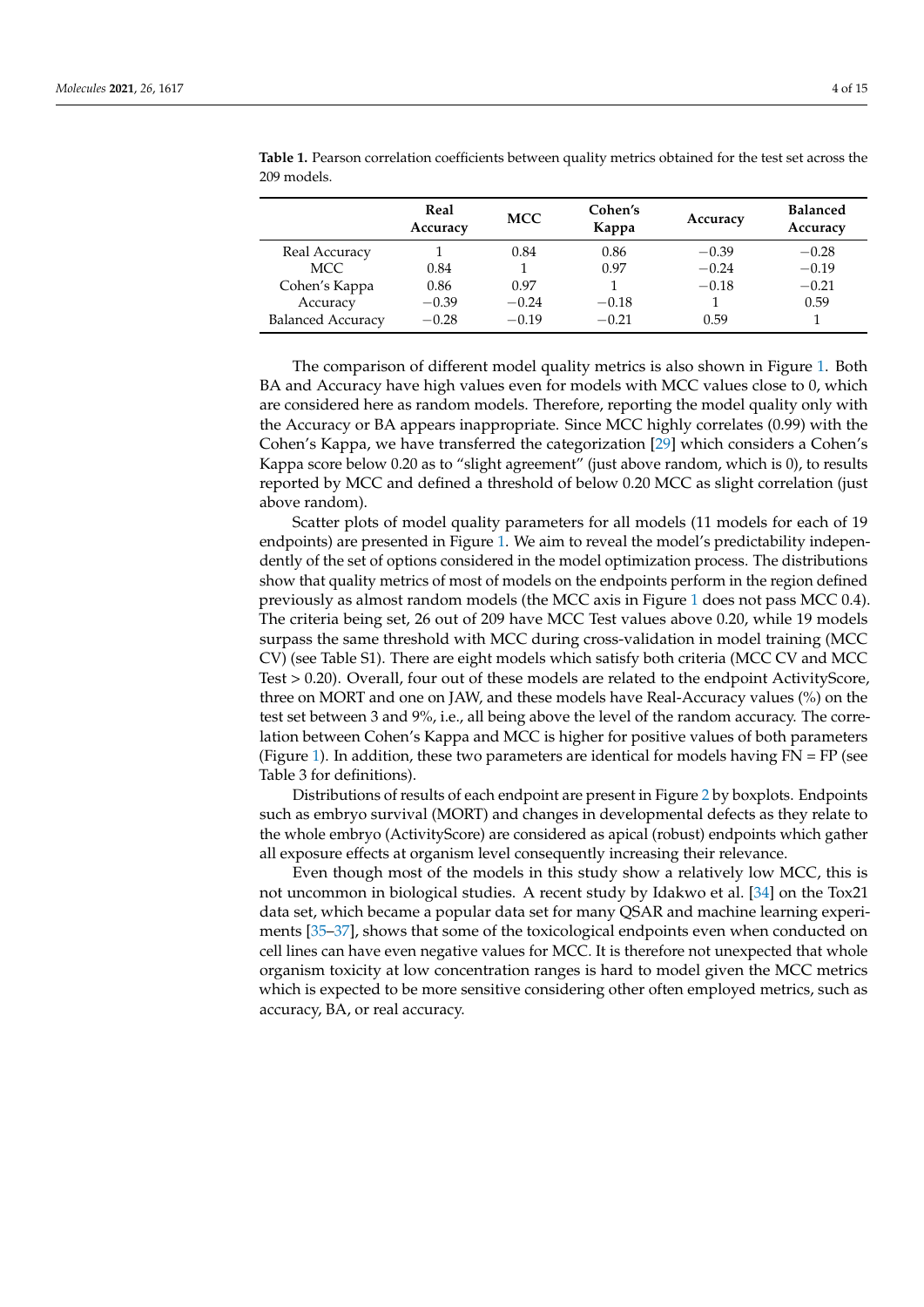<span id="page-4-0"></span>

Figure 1. Scatter plots of values of four model quality parameters against MCC corresponding to the corresponding to the corresponding to the corresponding to the corresponding to the corresponding to the corresponding to to 209 models on the respective test sets (a) Real Accuracy, (b) Cohen's Kappa, (c) Accuracy and (**d**) Balanced Accuracy. **Figure 1.** Scatter plots of values of four model quality parameters against MCC corresponding Figure 1. Scatter plots or values or four model quality parameters against MCC corresponding

<span id="page-4-1"></span>

(a) (b) given by horizontal line in each box. given by horizontal line in each box. **Figure 2.** Boxplot diagrams of MCC CV values for the training set (**a**) and MCC Test values for the **Figure 2.** Boxplot diagrams of MCC CV values for the training set (**a**) and MCC Test values for the test set (b) for 209 models generated for 19 endpoints (on the X-axis). The threshold MCC value of 0.20 is marked by the dashed horizontal line. Median value of quality metrics for each endpoint is 0.20 is marked by the dashed horizontal line. Median value of quality metrics for each endpoint is

Out of the best models per endpoint which passed the threshold (JAW, MORT, Activitest set (**b**) for 209 models generated for 19 endpoints (on the X-axis). The threshold models (on the X-axis). The threshold models (on the X-axis). The threshold models (on the X-axis). The threshold models (on the X-axi tyScore) we have chosen one model each (with the highest average MCC CV and MCC<br>The district is the model of the highest average MCC CV and MCC Test) for interpretation. The best model for the endpoint JAW was trained on Morgan fingerprints as molecular features. It is a logistic regression model with a MCC CV of 0.20 and a MCC Test of 0.27. The average permutation importance for this model returned 10 fingerprints as the most important. The structural background (meaning) of 8 out of 10 most important fingerprints is illustrated in Figure [3.](#page-5-0) Fingerprints are bit-wise strings with zeroes and ones which are folded to a fixed length [\[38\]](#page-13-4). Even though they work well in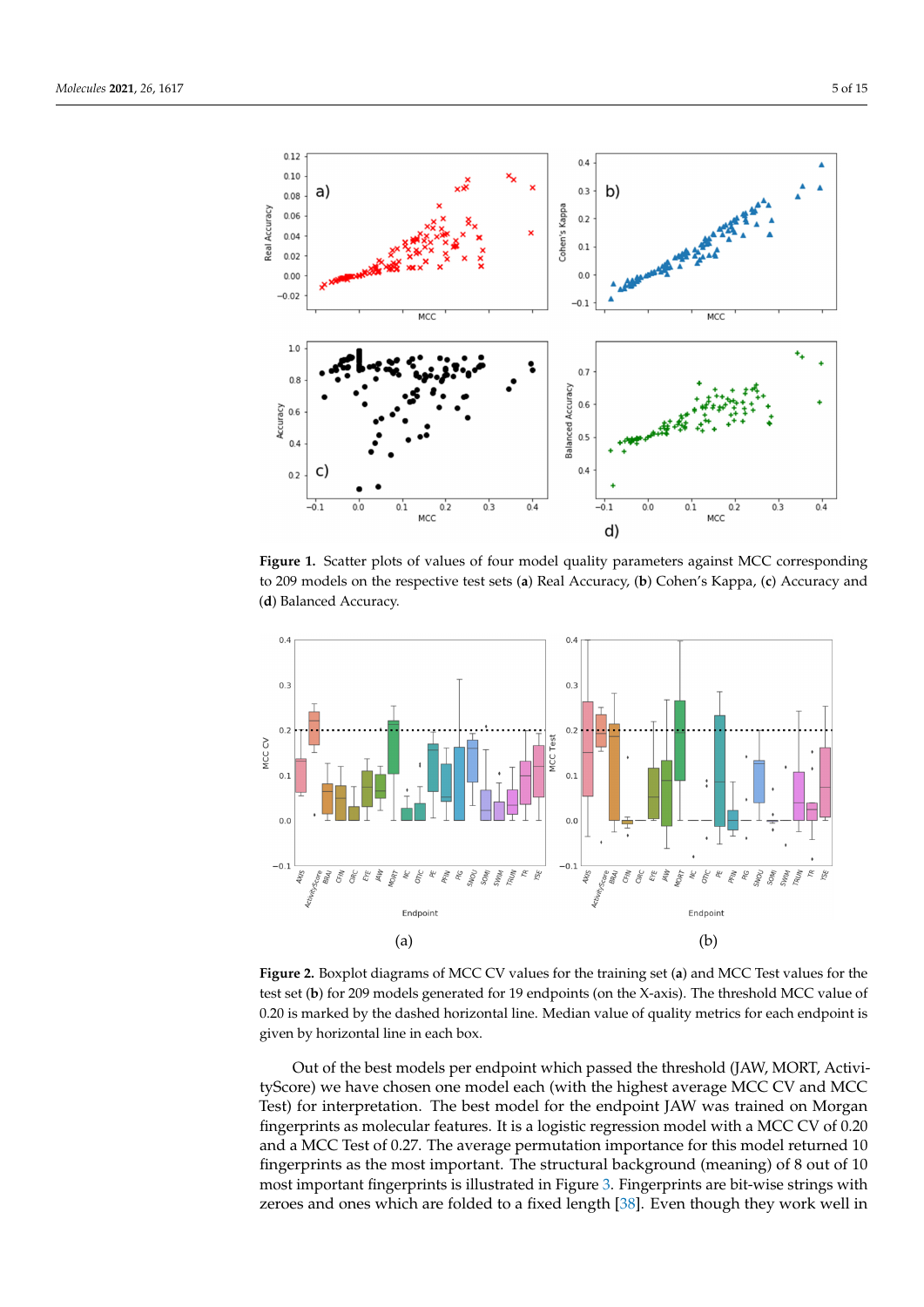building QSAR models [\[39](#page-13-5)[,40\]](#page-13-6), the folding procedure can introduce bit collision [\[40](#page-13-6)[,41\]](#page-13-7) meaning that different sub-structural fragments can be assigned to the same position in the vector. As we observe this in our own work we followed recommendations to keep a longer vector and shorter radius [41]. Nevertheless, interpretation of fingerprints s[hou](#page-13-7)ld be taken with caution. In our case 2 string positions out of the 10 are heavily colliding and not presented in Figure 3. The other two chosen models for MORT [a](#page-5-0)nd ActivityScore are both trained on RDKit descriptors. The top 10 descriptors chosen by permutation importance for the two models are listed in Table S2. For MORT (MCC  $CV = 0.21$ , MCC Test  $= 0.40$ ), which was based on the Random forests classifier, amongst the most important features appear physico-chemical descriptors such as MolLogP or total polar surface area (TPSA) describing solubility and permeability of compounds through cell membrane or the number of heavy atoms in a molecule. ActivityScore (MCC CV =  $0.23$ , MCC Test =  $0.25$ ) models is also based on the random forests classifier and among the most important features (molecular descriptors) appear the total number of NO, pyridine, aryl-COO, alkyl-OH, aryl-OH, and C(O)O groups, as well as of H-bonds acceptors (see more in Table S2). A dominance of the Random forests algorithm is seen in our previous work as well [\[42,](#page-13-8)[43\]](#page-13-9).

<span id="page-5-0"></span>

**Figure 3.** Structural fragments presented by fingerprints utilized in the final model for the JAW endpoint. The purple circle denotes the center of the fingerprint with a radius which involves atoms denoted by the yellow-colored circles. The asterisk denotes a continuation of the structure.

Other biologically relevant effects (in specific sublethal endpoints) are less often identified at low or very low concentrations being highly specific and focused on targeted changes which consequently reduce their statistical significance, as confirmed in our analyses.

Using the same methodology, we performed the modelling as the one applied on 19 CompTox endpoints presented above on four selected Tox21 endpoints related to cell-lines toxicity of 6000–7500 compounds. For each endpoint we developed model combinations based on three algorithms (RF, MLP, and LR) using structural fingerprints (FP and DS) as features. Then, two additional models for each endpoint were developed by RF algorithm on data set of physico-chemical descriptors (DS) with and without feature selection. The data set was randomly split into the training (80% compounds) and external test set (20% compounds). The obtained results are summarized in Table S3. All developed models for four Tox21 endpoints and data set of compounds have significantly higher values of MCC (training set: 0.53–0.90; test set: 0.31–0.71) and BA (training set: 0.72–0.97; test set: 0.60–0.80) both for the training and for the test set than in the cases of modeling of 19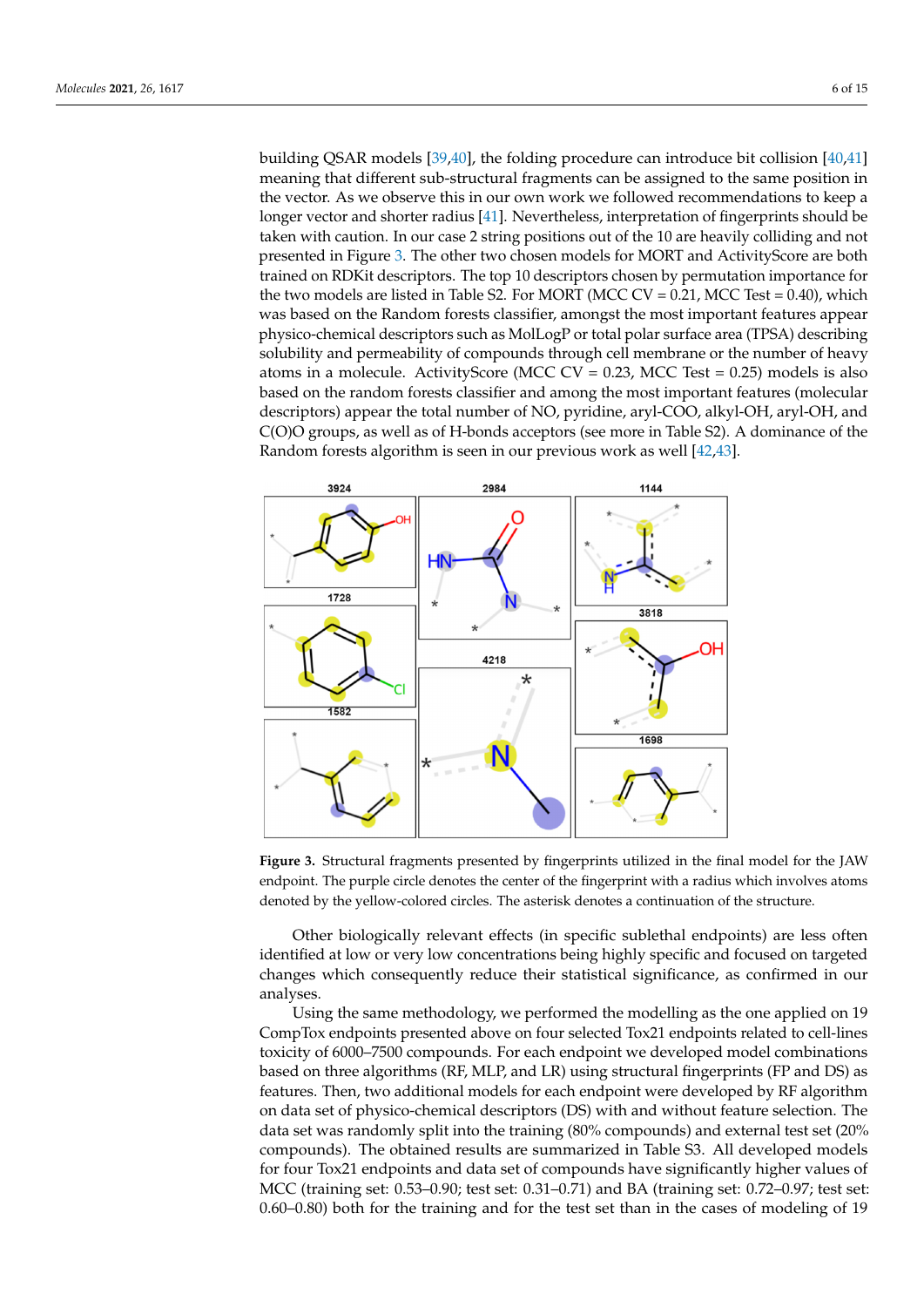endpoints from the CompTox data set of compounds (MCC Test between -0.085 and 0.4). It should be emphasized here that the evaluation metrics values obtained on the Tox21 set were calculated on a 6–7 times larger data set (thus being of higher significance) than the corresponding values for the CompTox set.

However, there is a need to test the quality of obtained Tox21 models in comparison with to other QSAR models performed on the same data set. In 2014, Tox21 Data Challenge [\[44\]](#page-13-10) was organized in the prediction of 12 Tox21 endpoints. A total of four endpoints we selected for this part of modeling in order to verify the correctness of modelling methodology and the usefulness of sets of structural features (DS and FP) applied to CompTox data are from the Tox21 set of data. We compare our results with four participants [\[31,](#page-12-23)[33,](#page-13-0)[34,](#page-13-1)[37\]](#page-13-3) on that Tox21 challenge (Table S3), and among them are the results of the winning solutions [\[37\]](#page-13-3), as well as the second-ranked group [\[33\]](#page-13-0). We were able to reproduce two metrics calculated and used in the display of results on the CompTox set, i.e., MCC and BA calculated for the test set. The data set used for training and validation of models was not standardized. Different groups designed and applied different procedures for standardization and cleaning chemical structures in the Tox21 database. Because of that, the training sets used were different in size and the compounds involved. All models developed during the competition were evaluated on the same external set of 647 chemical compounds (approximately 10 % of the data set). In order to have a more robust external (never seen) test set, we decided in our approach to take 80% of data for the training set, and the rest for the test set. (1200–1500 compounds). Thus, our external set for validation of predictive abilities of models is twice as large as in the models with which they are compared [\[31](#page-12-23)[,33](#page-13-0)[,34](#page-13-1)[,37\]](#page-13-3). This means that, with a similar value of individual evaluation metrics, the reliability of the parameter related to our method is higher than the method with which we compare here. By MCC Test values our results for four Tox21 endpoints are 0.71, 0.63, 0.37, and 0.57 (Table S3), what is higher than the corresponding values obtained by Abdelaziz et al. 0.25, 0.08, 0.36, and 0.59 (respectively) [\[33\]](#page-13-0), which are second the best overall results on the Tox21 Data Challenge. Moreover, MCC Test values obtained in this study are noticeably higher than in the study by Idakwo et al. [\[34\]](#page-13-1) (0.29, 016, 0.62, and 0.55) and for endpoint no. 3 in Uesawa et al. [\[45\]](#page-13-11) being 0.5 and 0.48 for two cases of dichotomization of toxicity of endpoint SR-MMP (Stress response panel - mitochondrial membrane potential). The comparison of our results with the corresponding models developed by other methodologies [\[31,](#page-12-23)[33,](#page-13-0)[34](#page-13-1)[,37\]](#page-13-3) by the BA gives analogous results (Table S3). Our results are 0.79, 0.73, 0.70, and 0.77 being completely comparable with the results obtained by the Tox21 Data Challenge winner [\[31\]](#page-12-23) which are 0.74, 0.65, 0.73, and 0.9, respectively. An important characteristic of models from the study by Abdelaziz et al. [\[33\]](#page-13-0) given in Table S3 is that, for each property, the best result is selected among 1023 models developed. In the modeling, 10 data sets of molecular descriptors are calculated and used together with other modeling options used in optimization of associative neural networks (ASNN) which were used as the algorithm in ref. [\[31\]](#page-12-23).

Based on the results of this comparative analysis we can conclude that the methodology applied and sets of structural features calculated and used in modeling 19 CompTox endpoints are correct/valuable and correctly applied in modeling. Therefore, it seems correct to conclude that, within the methodology used and the set of structural features, the CompTox set is poorly modelable set of compounds and endpoints.

# **3. Discussion**

Our results show that only three endpoints/targets (ActivityScore, MORT, JAW) can be modeled with a reasonable quality (reported with MCC > 0.20), thus promising that predictions could be above the random correlation level. In addition, the correctness of applied modeling methodology is confirmed by the comparative analysis with other studies in modeling four larger sets of Tox21 endpoints related to cell-toxicities of chemicals. An absolute value of correlation coefficient in the range 0.0 to 0.19 is characterized by many researchers as very weak, then as weak (0.2–0.39), moderate (0.4–0.59), strong (0.6–0.79), and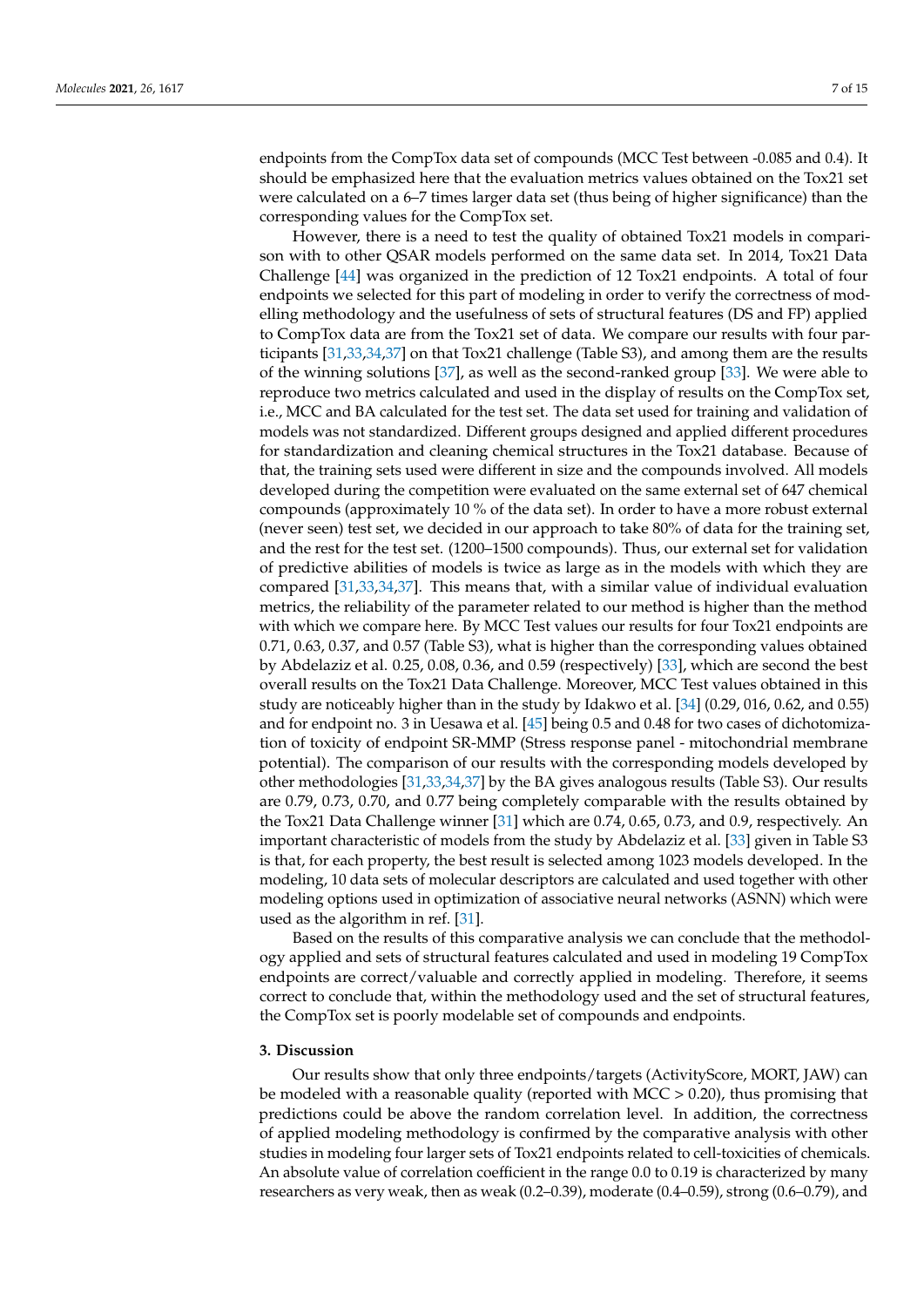very strong (0.8–1.0) [\[46,](#page-13-12)[47\]](#page-13-13). Thus, because MCC is a variant of the correlation coefficient customized for classification variables, if MCC is in the range 0.0 to 0.19, such a correlation can be considered as close to random. However, if variables in correlation are medium to large like in the case of training and test sets analyzed in this study, then even the lower value of the correlation coefficient can be significant. The presented results show also that Accuracy and BA do not suffice to report classification results in imbalanced scenarios and the quality metrics such as the Cohen's Kappa Score, MCC, and RA must be employed when reporting results on imbalanced sets of data related to toxicity [\[27\]](#page-12-19). The recently proposed parameter RA gives important information about the real contribution introduced by the models which are above the random accuracy level. Given as percentage, it shows the percentage contribution of the model to the total accuracy (Accuracy). One can see that all models having MCC  $> 0.2$  have RA  $> 0$ . The models developed by [\[11](#page-12-3)[,12\]](#page-12-7) show comparingly higher MCC values on the ZF developmental endpoint provided by Padilla et al. [\[4\]](#page-11-3), i.e., the TERATOSCORE at 144 hpf. The results are difficult to compare not only due to the endpoints being different and a lower number of compounds, but also possibly due to the different paradigms applied in data splitting. The mentioned papers utilized techniques such as diversity picking and Kennard–Stone. In our previous work, we suggest that the use informative splitting instead of random splitting can lead to optimistic generalization on external sets [\[43\]](#page-13-9).

Only few QSAR methods are available to evaluate developmental toxicity [\[11,](#page-12-3)[12](#page-12-7)[,48](#page-13-14)[–50\]](#page-13-15) and the general lack of quantitative models further justifies our scope in assessing the quality and applicability of CompTox ZF model to predict outcomes on developmental endpoints. The main advantage of models such as those presented is the rapid and simultaneous toxicity prediction of numerous chemicals based on their action on development even though its applicability domain is restricted to only organic compounds. Furthermore, zebrafish dechorionated embryos (CompTox ZF; [\[18\]](#page-12-10)) are more sensitive to chemicals exposure in comparison to chorionated embryos. The presence [\[51](#page-13-16)[–53\]](#page-13-17) or absence [\[18,](#page-12-10)[21,](#page-12-13)[54,](#page-13-18)[55\]](#page-13-19) of the chorion is important because it acts as a moderator of chemicals' contact to embryos and their biological response. Chorion removal increases embryos sensitivity, which is an important trait for chemicals hazard identification using this assay [\[21\]](#page-12-13). However, previous reports confirm that the CompTox Zebrafish embryo assay might be difficult to model due to the embryo over-sensitivity that induces high control mortality [\[20\]](#page-12-12) which is also confirmed by our results highlighting higher model quality only for apical endpoints that sum all negative events such as: Mortality and ActivityScore. Even though dechorination is desirable and promoted, it should be considered that the process of chorion enzymatic removal with pronase probably poses additional stress for ZF embryos [\[56\]](#page-13-20). The effect of chorion on developmental toxicity in ZF embryos has previously been investigated following chemical exposure reporting only the effects on phenotypic mortality and morphological traits [\[21,](#page-12-13)[57\]](#page-13-21). Recently, researchers found [\[22\]](#page-12-14) that chorion removal increases embryonic toxicity at the phenotypic level in zebrafish embryos exposed to chemicals adding potential negative effects of dechorination. Taken together, our results suggest that, similar to conclusions by [\[18\]](#page-12-10) and [\[58\]](#page-13-22), CompTox ZF assay using embryos survival and overall developmental gross malformations as apical endpoints could help the identification and prioritization of chemicals for more specific, targeted, and MoA-driven testing using ZF embryos as designated model organism.

### <span id="page-7-0"></span>**4. Materials and Methods**

#### *4.1. Data Set and Chemical Representation*

The data was obtained for 1092 compounds (by ID) from the US EPA CompTox Chemicals Dashboard [\[1\]](#page-11-0). The zebrafish embryos were assessed for 18 endpoints including yolk sac edema (YSE) and pericardial edema (PE); body axis (AXIS), trunk length (TRUN), caudal fin (CFIN), pectoral fin (PFIN), pigmentation (PIG), and somite (SOMI) deformities; eye (EYE), snout (SNOU), jaw (JAW), and otolith (OTIC) malformations; gross brain development (BRAIN); notochord (NC) and circulatory (CIRC) deformities; swim bladder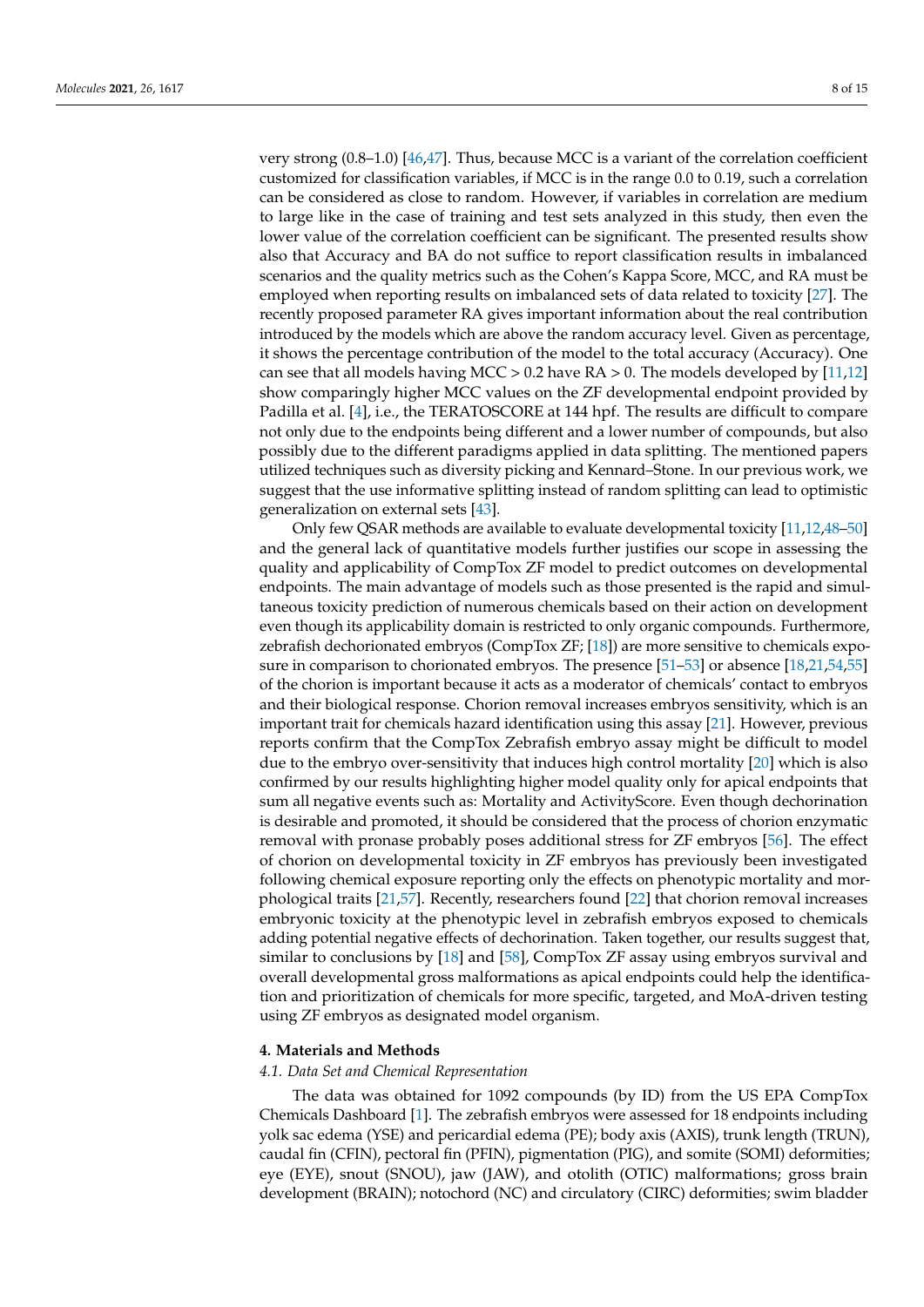presence and inflation (SWIM); touch-responses (TR) and ActivityScore, which represents a cumulative score in the database 18 above mentioned endpoints. The description of the final data set is provided in Table [2.](#page-8-0)

<span id="page-8-0"></span>**Table 2.** Data set overview sorted by the number of active compounds per endpoint. All endpoints are binary variables having only values 1 or 0 (active or inactive). The number of missing data in each endpoint is given in the last column ("missing").

| Endpoint      | Negative (0) | Positive (1) | <b>Missing Values</b> |
|---------------|--------------|--------------|-----------------------|
| <b>AXIS</b>   | 882          | 108          | 28                    |
| ActivityScore | 812          | 187          | 19                    |
| <b>BRAI</b>   | 930          | 60           | 28                    |
| <b>CFIN</b>   | 942          | 48           | 28                    |
| <b>CIRC</b>   | 972          | 18           | 28                    |
| <b>EYE</b>    | 913          | 77           | 28                    |
| <b>JAW</b>    | 881          | 109          | 28                    |
| <b>MORT</b>   | 884          | 115          | 19                    |
| NC            | 977          | 13           | 28                    |
| <b>OTIC</b>   | 949          | 41           | 28                    |
| PE            | 874          | 116          | 28                    |
| <b>PFIN</b>   | 936          | 54           | 28                    |
| PIG           | 945          | 45           | 28                    |
| <b>SNOU</b>   | 883          | 107          | 28                    |
| SOMI          | 952          | 38           | 28                    |
| <b>SWIM</b>   | 958          | 32           | 28                    |
| <b>TRUN</b>   | 934          | 56           | 28                    |
| TR            | 912          | 78           | 28                    |
| YSE           | 867          | 123          | 28                    |

The data set is heavily imbalanced with 13 to 187 active compounds per endpoint, in contrast to 812 to 977 inactive compounds per endpoint.

The data was indexed by the DTXSID and was crosschecked with the SMILES structure mappings. At first, we removed structures which did not have valid SMILES or IDs (15 compounds). Validity of SMILES was checked by the possibility to convert structures to the MOL format [\[59\]](#page-14-0). Furthermore, we removed duplicates by ID (19 c.) or SMILES (26 c.). We removed inorganic compounds (7 c.) and metal-containing compounds (7 c.). In the final data set compound were standardized by means of the ChemAxon Standardizer (Marvin/JChemv20.9.0, ChemAxon, Budapest, Hungary). The procedure is inspired by [\[60\]](#page-14-1) to keep the active part of the compound. The processed data set consisting of 1018 compounds is given [\[61\]](#page-14-2). Molecular descriptors (2D, 3D) (DESC) and Morgan fingerprints (FP) for the predictive tasks were calculated for the 1018 structures by means of the RDKit library [\[62\]](#page-14-3). The fingerprint vector length was set to 5120 bits and radius to 2, i.e., the distance of 2 bonds in atom neighborhood are considered.

#### <span id="page-8-1"></span>*4.2. Machine Learning Methods*

We employed three different classifiers in our work: Logistic Regression (LR) [\[63\]](#page-14-4), Multi-Layer Perceptron (MLP) [\[64\]](#page-14-5) and Random forests classifiers (RF) [\[65\]](#page-14-6). Logistic regression is a classification algorithm (prediction of a binary variable) which is mainly applied in linearly separable problem, even in a multidimension setting. The regression coefficients defining the boundaries of the target classes in feature space are learned from the data and penalized in this work ( $L^1$ -norm penalty). The hyperparameters to be optimized are usually the regression coefficients (weights, bias) and the penalty. RF is an ensemble classifier. Ensemble classification algorithms are following a paradigm where multiple "weak classifiers" are trained and aggregated to improve the prediction capabilities and lower the prediction error. The weak learners here are decision trees and the aggregation is conducted by means of bootstrapping (each tree trained on a part of data and subset of features) and final voting. RF is considered a non-linear method. The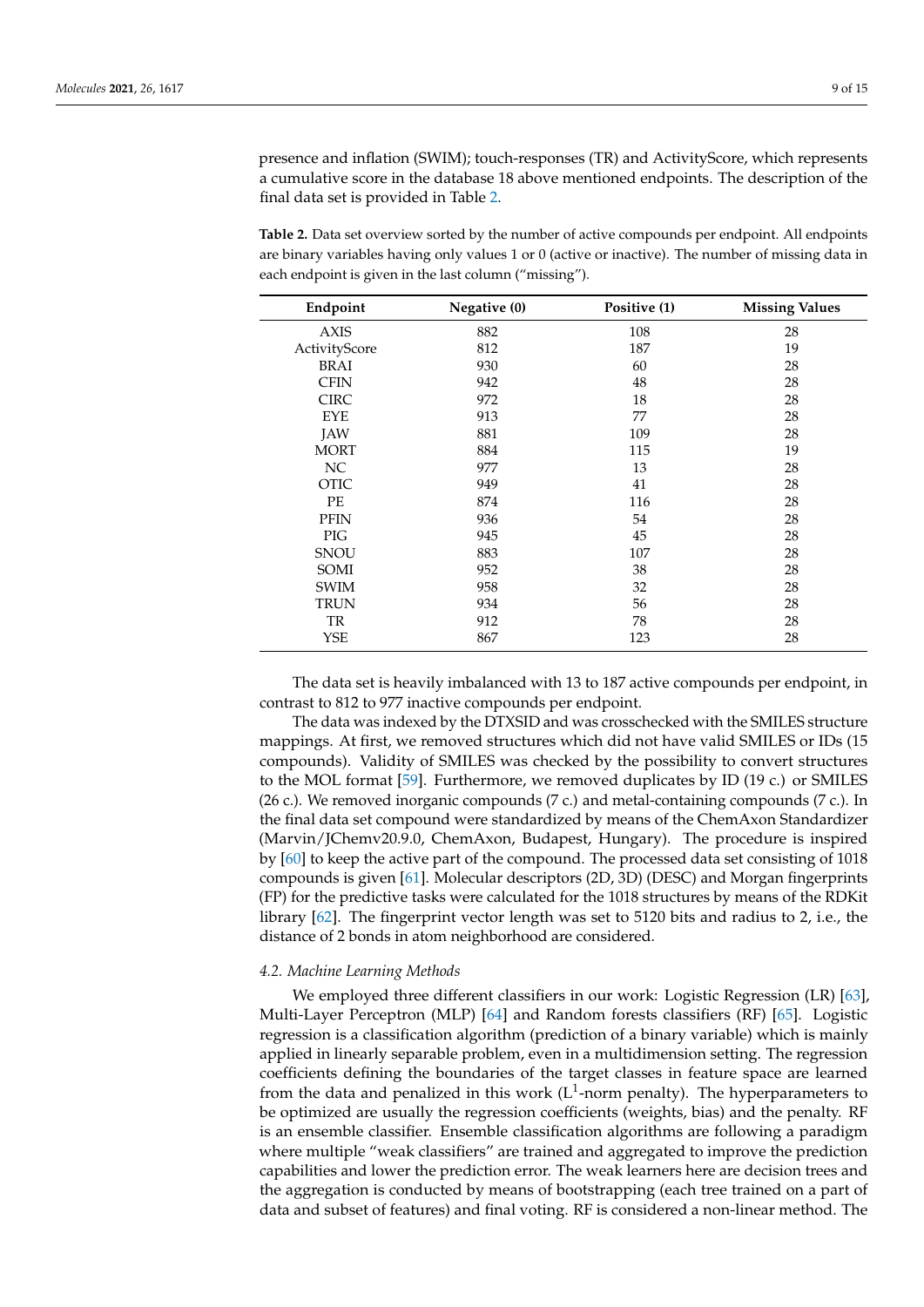hyperparameter for RF can be large and complex. Commonly optimized hyperparameters are tree depth, number of trees, class-weights, and the number of features utilized. The MLP is a fully-connected neural network. Neural networks machine learning algorithm where multiple learners are connected in layers. The learners (neurons) learn parameters (weights, bias) from the data and are "activated" by means of a non-linear function such as the sigmoid function. Hyperparameters which are commonly optimized in MLP are the number of layers, penalty function, learning rate and activation function.

The models were trained using the library scikit-learn [\[66\]](#page-14-7) based on our previous work [\[42\]](#page-13-8). Since the endpoints data are imbalanced, we employed penalization and optimization techniques of the model hyperparameters to improve classification outcomes. The data were randomly split into the training (80%) and test set (20%).

To unbias models for misclassification of the minor class (i.e., toxic compounds) during model training we employed the Matthews correlation coefficient (MCC) [\[28](#page-12-20)[,34\]](#page-13-1) as a scoring function during the model optimization. MCC is defined by Equation (1), where TP, TN, FN, FP are the elements of confusion matrix given in Table [3.](#page-9-0)

$$
MCC = \frac{TP * TN - FP * FN}{\sqrt{(TP + FP) * (TP + FN) * (TN + FP) * (TN + FN)}}
$$
(1)

<span id="page-9-0"></span>**Table 3.** Elements of confusion matrix.

|                             | Positive (Model) (1) | Negative (Model) (0) |
|-----------------------------|----------------------|----------------------|
| Positive (Experimental) (1) |                      | FN                   |
| Negative (Experimental) (0) | FP                   | TN                   |

Furthermore, we have also utilized  $\Delta Q_2$  [\[30\]](#page-12-22) expressed, which is named here Real-Accuracy (RA) and defined by Equations (2) and (3):

$$
RA = Accuracy - Random accuracy \tag{2}
$$

$$
RA = \frac{TP + TN}{TP + TN + FP + FN} - \frac{(TP + FN) * (TP + FP) + (TN + FN) * (TN + FP)}{(TP + TN + FP + FN)^{2}}
$$
(3)

Balanced accuracy (BA) is given by Equation (4).

$$
BA = \frac{TP * (TN + FP) + TN * (TP + FN)}{2 * (TP + FN)(TN + TP)}
$$
\n(4)

BA is a highly popular classification model quality measure used in QSAR studies [\[67\]](#page-14-8). In addition, the Cohen Kappa score [\[29\]](#page-12-21) and other classification metrics for results evaluation [\[68\]](#page-14-9) are also reported in Supplementary Materials (Table S1, since highly imbalanced sets (models) tend to be randomly classified [\[30\]](#page-12-22)).

#### *4.3. Modelling*

The training set was used for Bayesian hyperparameter optimization (BO) [\[43](#page-13-9)[,69\]](#page-14-10) by means of ten-fold cross-validation ( $10 \times CV$ ). The hyperparameter spaces are given in Appendix [A](#page-11-5) for the three algorithms. BO was utilized with MCC as a loss function. BO aims to construct a posterior distribution of functions (Gaussian process) that best describes the loss function. With a growing number of observations, the posterior distribution becomes narrower, and the algorithm becomes more certain of which regions in the hyperparameter space are worth exploring further. In the process of parameter optimization, the model is continuously re-trained within the train, and the MCC results obtained by each parameter combination are evaluated. Finally, the optimal hyperparameter combination is obtained when a stopping criterion is reached (predefined number of iterations which is 20 in this work).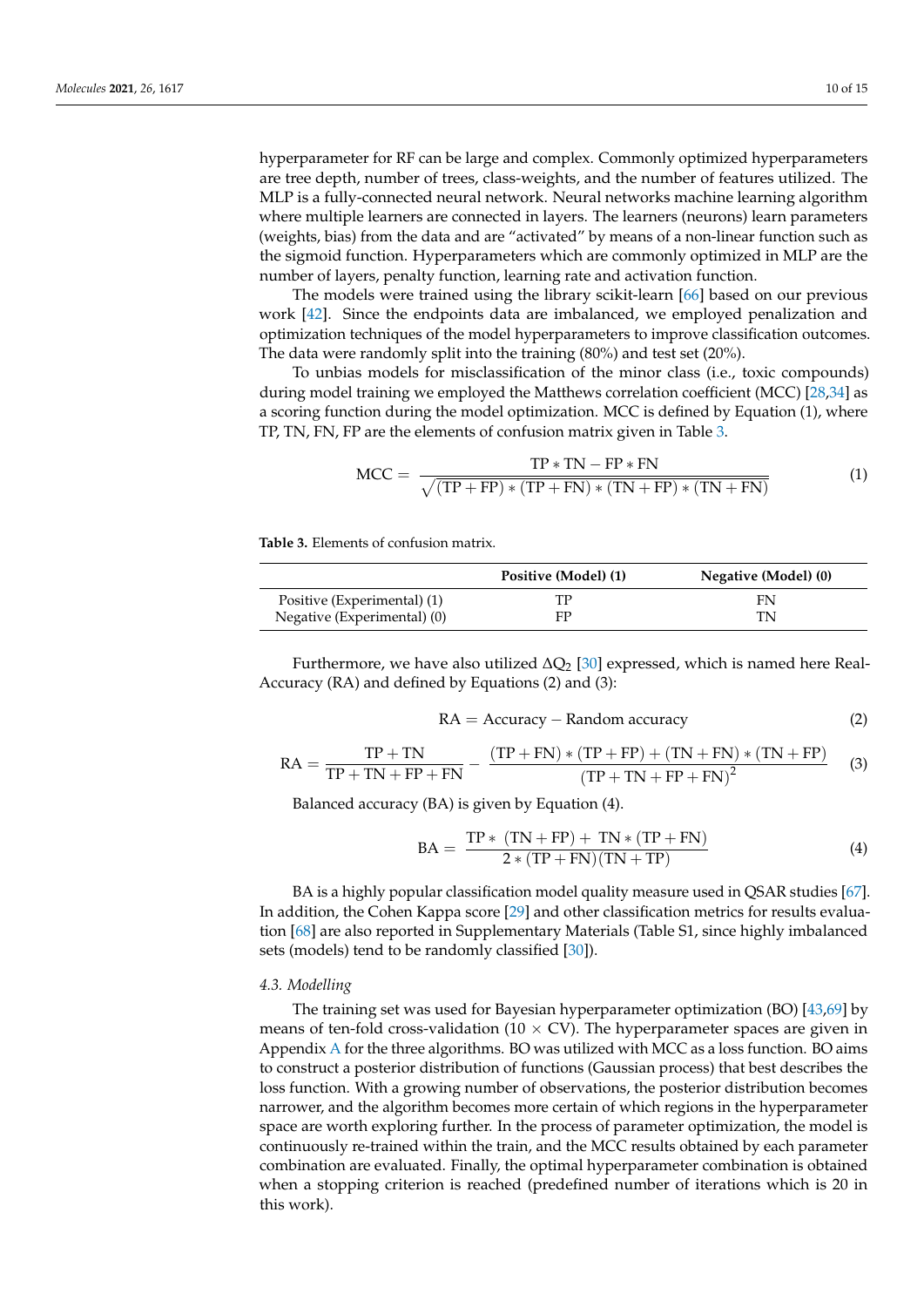For dealing with data imbalance we employed two strategies: (1) we have changed the default scoring method during cross-validation which is accuracy [\[66\]](#page-14-7) to MCC. This means that the model penalizes cross-validation with a more sensitive metric towards imbalance. In our preliminary studies this showed a significant performance improvement comparing to default metrics; (2) we used weighting (class weights) in logistic regression and random forest. The weight ratios which are parts of the hyperparameter tuning (see Appendix [A\)](#page-11-5) ranged during the cross-validate hyperparameter optimization from 1:1–1:30 (rare class being 30). In our prior experiment under- and over-sampling, commonly applied in imbalanced settings, also in our previous work [\[42,](#page-13-8)[70\]](#page-14-11) did not show any results in the models trained here. The final model, described in Section [4.2,](#page-8-1) have weight ratios range from 1:8.0 (JAW) to 1:14.4 (ActivityScore).

Feature selection was performed by means of stepwise post-hoc permutation importance which showed beneficial properties independent on the basic modeling algorithm applied [\[43\]](#page-13-9). The permutation importance was conducted 10x per model to return an average weight. We refer to the set of options applied and considered in the model optimization, i.e., modeling algorithm used (classifier), feature selection, chemical representation and scaling as to "model combinations" which are shown in Table [4.](#page-10-0)

| Classifier               | <b>Feature Set</b> | * Scaling      | ** Feat. Sel.  | Endpoints |
|--------------------------|--------------------|----------------|----------------|-----------|
| Logistic<br>regression   | Fingerprints       | No             | N <sub>0</sub> | 19        |
| Multilayer<br>perceptron | Fingerprints       | No             | N <sub>0</sub> | 19        |
| Random forest            | Descriptors        | No             | N <sub>0</sub> | 19        |
| Random forest            | Descriptors        | No             | Yes            | 19        |
| Random forest            | Fingerprints       | N <sub>o</sub> | N <sub>0</sub> | 19        |
| Logistic<br>regression   | Descriptors        | Yes            | No             | 19        |
| Logistic<br>regression   | Descriptors        | Yes            | Yes            | 19        |
| Multilayer<br>perceptron | Descriptors        | Yes            | N <sub>0</sub> | 19        |
| Multilayer<br>perceptron | Descriptors        | Yes            | Yes            | 19        |
| Random forest            | Descriptors        | Yes            | No.            | 19        |
| Random forest            | Descriptors        | Yes            | Yes            | 19        |

<span id="page-10-0"></span>**Table 4.** Model combinations presented in this work.

\* Scaling = standardization of features by removing the mean and scaling to unit variance, \*\* Feat. Sel. = Feature Selection.

This gives 11 distinct model combinations for each of the 19 endpoints, which finally yields 209 separate machine learning models.

#### **5. Conclusions**

Our research provides insight into the CompTox Zebrafish embryo assays, one of the largest publicly available and most diverse data set on zebrafish aquatic toxicity. We showed that even though there are unique 1018 compounds available, the endpoints are not easy to model by the given chemical features which were utilized here (RDKit physicochemical descriptors and Morgan fingerprints) by using three commonly used classification algorithms (Multilayer perceptron, Random forests, and Logistic regression). Molecular features used here are often used in QSAR modeling and they were calculated by the open software (RDKit). Moreover, we used three open-software classification algorithms for development of QSAR models and, consequently, this methodology can be reproduced by other authors on these data, but also applied in modeling on other problems and sets of chemicals especially in ERA of polluted aquatic ecosystems. In comparison with other methods on four Tox21 data sets and endpoints comparable (and in some cases even better)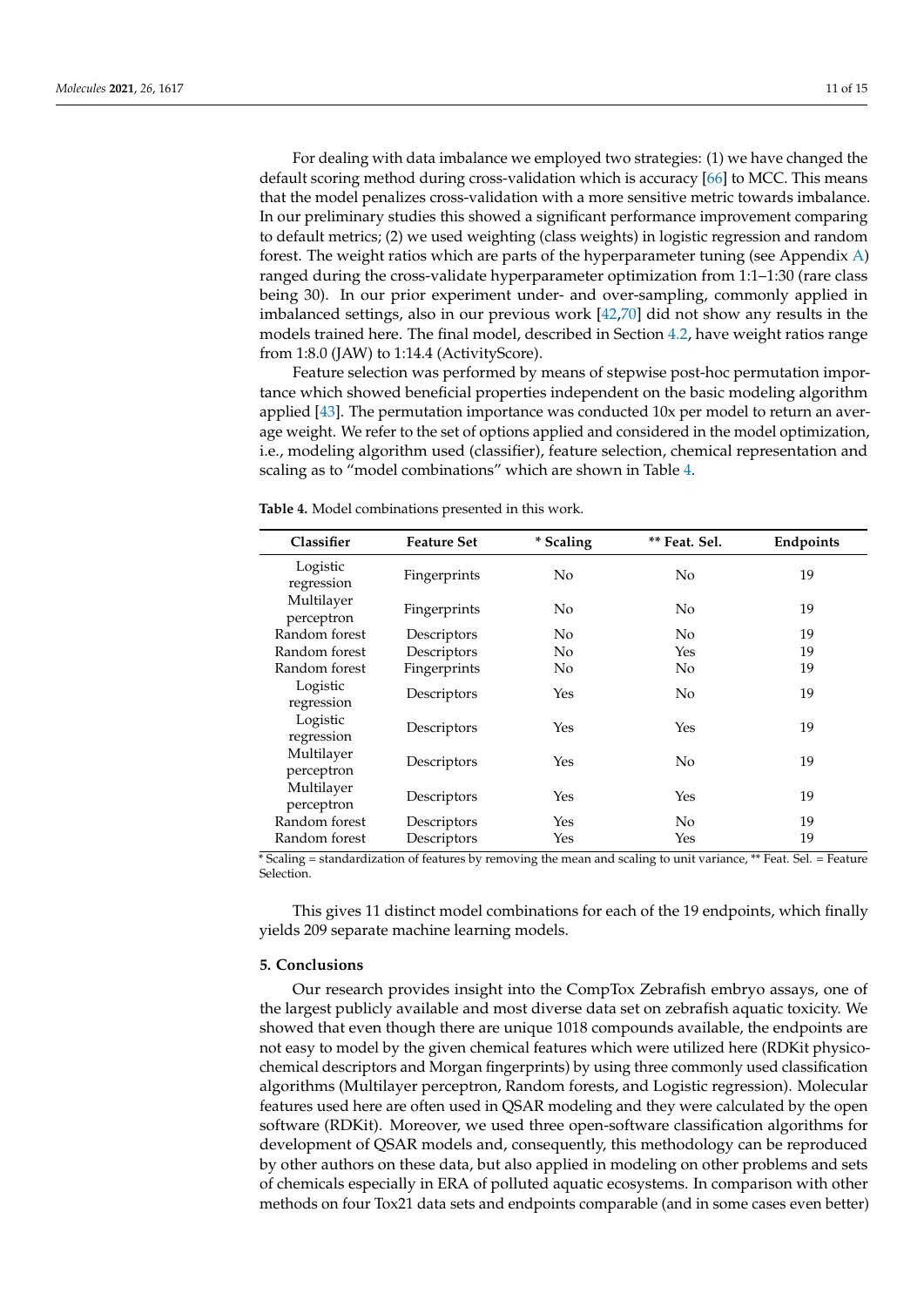models are obtained by the methodology described in this study and applied in modeling of CompTox endpoints, thus confirming its validity. Only three out of 19 endpoints show presence of models above of "slight agreement/correlation" space defined by means of a Matthew's correlation coefficient values (training CV and test set) above 0.20. These three models are ActivityScore, mortality (MORT), and jaw deformation (JAW). We suggest that amongst the limitations might be the experimental methods since ActivityScore and MORT are endpoints that can be predicted somewhat better by developed QSAR models as well as stress-inducing chorion removal. Other endpoints are more difficult to observe even with high-throughput screening and, consequently, it is harder to obtain a good prediction for them by developed QSAR models on the full data sets.

**Supplementary Materials:** A table with full classification results is available in Table S1, more details about the molecular features involved in the best selected models are given in Table S2. Information about QSAR models developed on Tox21 data set and details of comparison with other models developed on selected Tox21 endpoints are given in Table S3.

**Author Contributions:** M.L.—data preparation, concept, machine learning, writing; O.M.—writing, interpretation; R.K.—machine learning, funding, reviewing; G.K.—supervision, writing, reviewing, interpretation; J.J.L.—machine learning, reviewing, funding; B.L.—supervision, writing, machine learning, interpretation. All authors have read and agreed to the published version of the manuscript.

**Funding:** J.J.L. contribution was supported by the National Research Foundation of Korea (NRF) grants funded by the Ministry of Science and ICT (2019R1A2C2084709). The work of B.L. is supported by the Croatian Government and the European Union through the Programme KK.01.1.1.01—The Scientific Centre of Excellence for Marine Bioprospecting—BioProCro.

**Institutional Review Board Statement:** Not applicable.

**Informed Consent Statement:** Not applicable.

**Data Availability Statement:** The processed data used in this study is available online at [\[61\]](#page-14-2).

**Conflicts of Interest:** The authors declare no conflict of interest.

**Sample Availability:** Not applicable.

#### <span id="page-11-5"></span>**Appendix A**

The hyperparameters for the optimization procedure using Scikit-learn [\[66\]](#page-14-7) are given here:

Random forests: ('max\_depth':  $(5, 10)$ , 'n\_estimators':  $(70, 300)$ , 'max\_samples':  $(0.35,$ 0.5), n\_samples\_split': (5, 10), 'class\_weight\_ratio': (5, 30));

Logistic regression: ('l1\_ratio': (−4, 0), 'C': (−2, 0), 'class\_weight\_ratio': (1, 30));

Multilayer perceptron: ('hidden layer 1': (100, 500), 'hidden layer 2': (20, 100), 'hidden layer 3': (5, 10), 'alpha': (−5, −2)).

# **References**

- <span id="page-11-0"></span>1. Williams, A.J.; Grulke, C.M.; Edwards, J.; McEachran, A.D.; Mansouri, K.; Baker, N.C.; Patlewicz, G.; Shah, I.; Wambaugh, J.F.; Judson, R.S.; et al. The CompTox Chemistry Dashboard: A community data resource for environmental chemistry. *J. Cheminform.* **2017**, *9*, 1–27. [\[CrossRef\]](http://doi.org/10.1186/s13321-017-0247-6) [\[PubMed\]](http://www.ncbi.nlm.nih.gov/pubmed/29185060)
- <span id="page-11-1"></span>2. Morger, A.; Mathea, M.; Achenbach, J.H.; Wolf, A.; Buesen, R.; Schleifer, K.J.; Landsiedel, R.; Volkamer, A. KnowTox: Pipeline and case study for confident prediction of potential toxic effects of compounds in early phases of development. *J. Cheminform.* **2020**, *12*, 1–17. [\[CrossRef\]](http://doi.org/10.1186/s13321-020-00422-x)
- <span id="page-11-2"></span>3. Thomas, R.S.; Bahadori, T.; Buckley, T.J.; Cowden, J.; Dionisio, K.L.; Frithsen, J.B.; Grulke, C.M.; Maureen, R.; Harrill, J.A.; Higuchi, M.; et al. The next generation blueprint of computational toxicology at the U.S. Environmental Protection Agency. *Toxicol. Sci.* **2020**, *169*, 1–29. [\[CrossRef\]](http://doi.org/10.1093/toxsci/kfz058)
- <span id="page-11-3"></span>4. Padilla, S.; Corum, D.; Padnos, B.; Hunter, D.L.; Beam, A.; Houck, K.A.; Sipes, N.; Kleinstreuer, N.; Knudsen, T.; Dix, D.J.; et al. Zebrafish developmental screening of the ToxCastTM Phase I chemical library. *Reprod. Toxicol.* **2012**, *33*, 174–187. [\[CrossRef\]](http://doi.org/10.1016/j.reprotox.2011.10.018)
- <span id="page-11-4"></span>5. Noyes, P.D.; Garcia, G.R.; Tanguay, R.L. Zebrafish as an: In vivo model for sustainable chemical design. *Green Chem.* **2016**, *18*, 6410–6430. [\[CrossRef\]](http://doi.org/10.1039/C6GC02061E) [\[PubMed\]](http://www.ncbi.nlm.nih.gov/pubmed/28461781)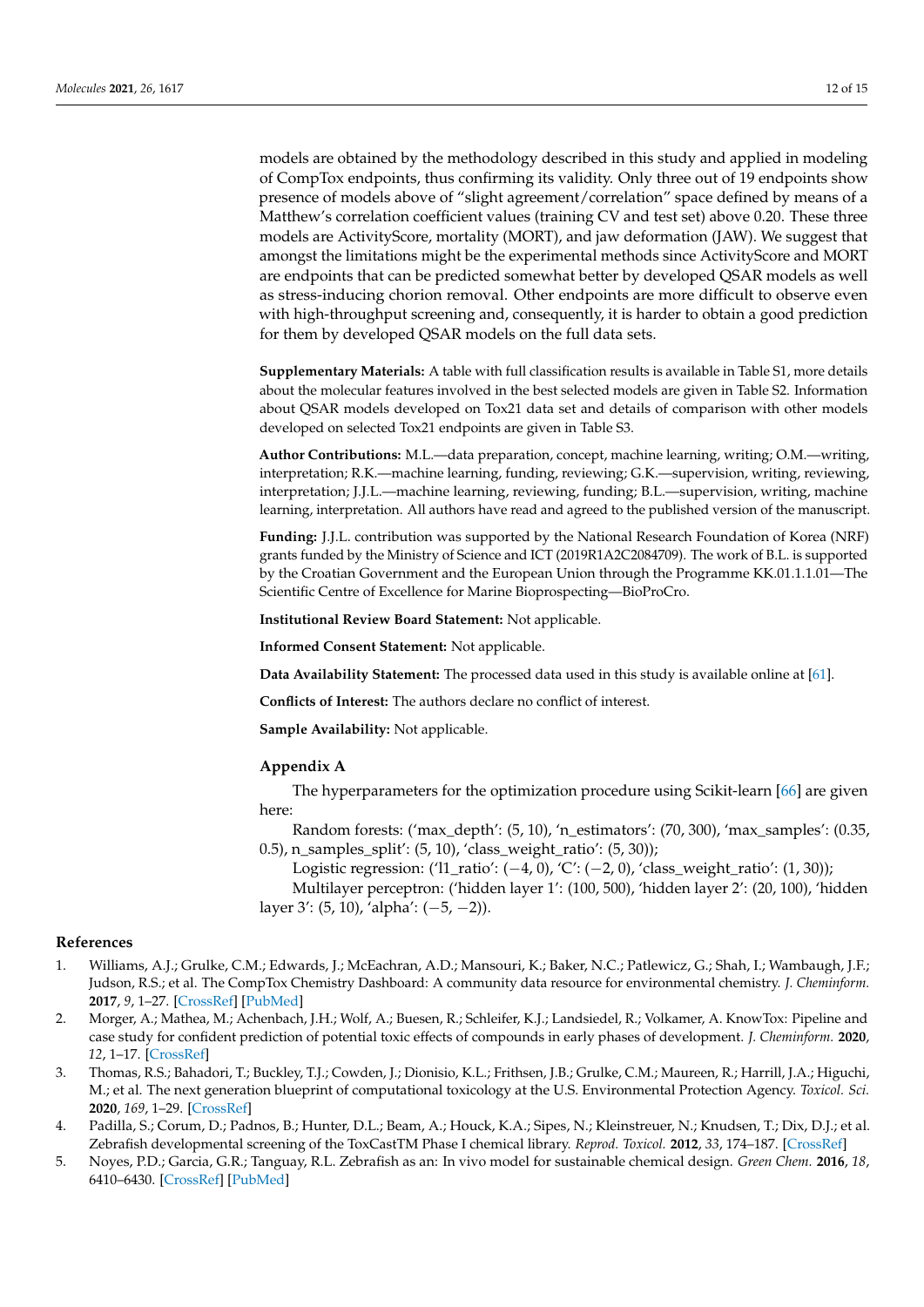- <span id="page-12-0"></span>6. Pham, D.H.; De Roo, B.; Nguyen, X.B.; Vervaele, M.; Kecskés, A.; Ny, A.; Copmans, D.; Vriens, H.; Locquet, J.P.; Hoet, P.; et al. Use of Zebrafish Larvae as a Multi-Endpoint Platform to Characterize the Toxicity Profile of Silica Nanoparticles. *Sci. Rep.* **2016**, *6*, 1–13. [\[CrossRef\]](http://doi.org/10.1038/srep37145)
- <span id="page-12-1"></span>7. Ducharme, N.A.; Peterson, L.E.; Benfenati, E.; Reif, D.; McCollum, C.W.; Gustafsson, J.Å.; Bondesson, M. Meta-analysis of toxicity and teratogenicity of 133 chemicals from zebrafish developmental toxicity studies. *Reprod. Toxicol.* **2013**, *41*, 98–108. [\[CrossRef\]](http://doi.org/10.1016/j.reprotox.2013.06.070)
- 8. Klüver, N.; Vogs, C.; Altenburger, R.; Escher, B.I.; Scholz, S. Development of a general baseline toxicity QSAR model for the fish embryo acute toxicity test. *Chemosphere* **2016**, *164*, 164–173. [\[CrossRef\]](http://doi.org/10.1016/j.chemosphere.2016.08.079) [\[PubMed\]](http://www.ncbi.nlm.nih.gov/pubmed/27588575)
- 9. Liu, T.; Yan, F.; Jia, Q.; Wang, Q. Norm index-based QSAR models for acute toxicity of organic compounds toward zebrafish embryo. *Ecotoxicol. Environ. Saf.* **2020**, *203*, 110946. [\[CrossRef\]](http://doi.org/10.1016/j.ecoenv.2020.110946)
- <span id="page-12-2"></span>10. Qiao, K.; Fu, W.; Jiang, Y.; Chen, L.; Li, S.; Ye, Q.; Gui, W. QSAR models for the acute toxicity of 1,2,4-triazole fungicides to zebrafish (Danio rerio) embryos. *Environ. Pollut.* **2020**, *265*, 114837. [\[CrossRef\]](http://doi.org/10.1016/j.envpol.2020.114837)
- <span id="page-12-3"></span>11. Ghorbanzadeh, M.; Zhang, J.; Andersson, P.L. Binary classification model to predict developmental toxicity of industrial chemicals in zebrafish. *J. Chemom.* **2016**, *30*, 298–307. [\[CrossRef\]](http://doi.org/10.1002/cem.2791)
- <span id="page-12-7"></span>12. Lavado, G.J.; Gadaleta, D.; Toma, C.; Golbamaki, A.; Toropov, A.A.; Toropova, A.P.; Marzo, M.; Baderna, D.; Arning, J.; Benfenati, E. Zebrafish AC50 modelling: (Q)SAR models to predict developmental toxicity in zebrafish embryo. *Ecotoxicol. Environ. Saf.* **2020**, *202*, 110936. [\[CrossRef\]](http://doi.org/10.1016/j.ecoenv.2020.110936) [\[PubMed\]](http://www.ncbi.nlm.nih.gov/pubmed/32800219)
- <span id="page-12-4"></span>13. Toropov, A.A.; Toropova, A.P.; Benfenati, E. The index of ideality of correlation: QSAR model of acute toxicity for zebrafish (Danio rerio) embryo. *Int. J. Environ. Res.* **2019**, *13*, 387–394. [\[CrossRef\]](http://doi.org/10.1007/s41742-019-00183-y)
- <span id="page-12-5"></span>14. Malev, O.; Lovrić, M.; Stipaničev, D.; Repec, S.; Martinović-Weigelt, D.; Zanella, D.; Ivanković, T.; Đuretec, V.S.; Barišić, J.; Li, M.; et al. Toxicity prediction and effect characterization of 90 pharmaceuticals and illicit drugs measured in plasma of fish from a major European river (Sava, Croatia). *Environ. Pollut.* **2020**, 115162. [\[CrossRef\]](http://doi.org/10.1016/j.envpol.2020.115162)
- <span id="page-12-6"></span>15. Babić, S.; Barišić, J.; Stipaničev, D.; Repec, S.; Lovrić, M.; Malev, O.; Martinović-Weigelt, D.; Čož-Rakovac, R.; Klobučar, G. Assessment of river sediment toxicity: Combining empirical zebrafish embryotoxicity testing with in silico toxicity characterization. *Sci. Total Environ.* **2018**, *643*, 435–450. [\[CrossRef\]](http://doi.org/10.1016/j.scitotenv.2018.06.124) [\[PubMed\]](http://www.ncbi.nlm.nih.gov/pubmed/29945079)
- <span id="page-12-8"></span>16. Henn, K.; Braunbeck, T. Dechorionation as a tool to improve the fish embryo toxicity test (FET) with the zebrafish (Danio rerio). *Comp. Biochem. Physiol. C Toxicol. Pharmacol.* **2011**, *153*, 91–98. [\[CrossRef\]](http://doi.org/10.1016/j.cbpc.2010.09.003) [\[PubMed\]](http://www.ncbi.nlm.nih.gov/pubmed/20869464)
- <span id="page-12-9"></span>17. Nishimura, Y.; Inoue, A.; Sasagawa, S.; Koiwa, J.; Kawaguchi, K.; Kawase, R.; Maruyama, T.; Kim, S.; Tanaka, T. Using zebrafish in systems toxicology for developmental toxicity testing. *Congenit. Anom.* **2016**, *56*, 18–27. [\[CrossRef\]](http://doi.org/10.1111/cga.12142)
- <span id="page-12-10"></span>18. Truong, L.; Reif, D.M.; Mary, L.S.; Geier, M.C.; Truong, H.D.; Tanguay, R.L. Multidimensional in vivo hazard assessment using zebrafish. *Toxicol. Sci.* **2014**, *137*, 212–233. [\[CrossRef\]](http://doi.org/10.1093/toxsci/kft235) [\[PubMed\]](http://www.ncbi.nlm.nih.gov/pubmed/24136191)
- <span id="page-12-11"></span>19. Villalobos, S.A.; Hamm, J.T.; Teh, S.J.; Hinton, D.E. Thiobencarb-induced embryotoxicity in medaka (Oryzias latipes): Stagespecific toxicity and the protective role of chorion. *Aquat. Toxicol.* **2000**, *48*, 309–326. [\[CrossRef\]](http://doi.org/10.1016/S0166-445X(99)00032-6)
- <span id="page-12-12"></span>20. Scholz, S.; Klüver, N.; Kühne, R. *Analysis of the Relevance and Adequateness of Using Fish Embryo Acute Toxicity (FET) Test Guidance (OECD 236) to Fulfil the Information Requirements and Addressing Concerns under REACH*; European Chemicals Agency: Helsinki, Finland, 2016.
- <span id="page-12-13"></span>21. Panzica-Kelly, J.M.; Zhang, C.X.; Augustine-Rauch, K.A. Optimization and performance assessment of the chorion-off [Dechorinated] Zebrafish Developmental toxicity assay. *Toxicol. Sci.* **2015**, *146*, 127–134. [\[CrossRef\]](http://doi.org/10.1093/toxsci/kfv076) [\[PubMed\]](http://www.ncbi.nlm.nih.gov/pubmed/25877614)
- <span id="page-12-14"></span>22. Tran, C.M.; Lee, H.; Lee, B.; Ra, J.S.; Kim, K.T. Effects of the chorion on the developmental toxicity of organophosphate esters in zebrafish embryos. *J. Hazard. Mater.* **2021**, *401*, 123389. [\[CrossRef\]](http://doi.org/10.1016/j.jhazmat.2020.123389)
- <span id="page-12-15"></span>23. Golbraikh, A.; Muratov, E.; Fourches, D.; Tropsha, A. Data set modelability by QSAR. *J. Chem. Inf. Model.* **2014**, *54*, 1–4. [\[CrossRef\]](http://doi.org/10.1021/ci400572x)
- <span id="page-12-17"></span>24. Marcou, G.; Horvath, D.; Varnek, A. Kernel Target Alignment Parameter: A New Modelability Measure for Regression Tasks. *J. Chem. Inf. Model.* **2016**, *56*, 6–11. [\[CrossRef\]](http://doi.org/10.1021/acs.jcim.5b00539)
- <span id="page-12-18"></span>25. Ruiz, I.L.; Gómez-Nieto, M.Á. Study of the Applicability Domain of the QSAR Classification Models by Means of the Rivality and Modelability Indexes. *Molecules* **2018**, *23*, 2756. [\[CrossRef\]](http://doi.org/10.3390/molecules23112756)
- <span id="page-12-16"></span>26. Thomas, R.S.; Black, M.B.; Li, L.; Healy, E.; Chu, T.M.; Bao, W.; Andersen, M.E.; Wolfinger, R.D. A comprehensive statistical analysis of predicting in vivo hazard using high-throughput in vitro screening. *Toxicol. Sci.* **2012**, *128*, 398–417. [\[CrossRef\]](http://doi.org/10.1093/toxsci/kfs159) [\[PubMed\]](http://www.ncbi.nlm.nih.gov/pubmed/22543276)
- <span id="page-12-19"></span>27. Ruiz, I.L.; Gómez-Nieto, M.Á. Study of Data Set Modelability: Modelability, Rivality, and Weighted Modelability Indexes. *J. Chem. Inf. Model.* **2018**, *58*, 1798–1814. [\[CrossRef\]](http://doi.org/10.1021/acs.jcim.8b00188) [\[PubMed\]](http://www.ncbi.nlm.nih.gov/pubmed/30149700)
- <span id="page-12-20"></span>28. Boughorbel, S.; Jarray, F.; El-Anbari, M. Optimal classifier for imbalanced data using Matthews Correlation Coefficient metric. *PLoS ONE* **2017**, *12*. [\[CrossRef\]](http://doi.org/10.1371/journal.pone.0177678) [\[PubMed\]](http://www.ncbi.nlm.nih.gov/pubmed/28574989)
- <span id="page-12-21"></span>29. Czodrowski, P. Count on kappa. *J. Comput. Aided. Mol. Des.* **2014**, *28*, 1049–1055. [\[CrossRef\]](http://doi.org/10.1007/s10822-014-9759-6)
- <span id="page-12-22"></span>Lučić, B.; Batista, J.; Bojović, V.; Lovrić, M.; Sović Kržić, A.; Bešlo, D.; Nadramija, D.; Vikić-Topić, D. Estimation of Random Accuracy and its Use in Validation of Predictive Quality of Classification Models within Predictive Challenges. *Croat. Chem. Acta* **2019**, *92*. [\[CrossRef\]](http://doi.org/10.5562/cca3551)
- <span id="page-12-23"></span>31. Kurosaki, K.; Wu, R.; Uesawa, Y. A toxicity prediction tool for potential agonist/antagonist activities in molecular initiating events based on chemical structures. *Int. J. Mol. Sci.* **2020**, *21*, 7853. [\[CrossRef\]](http://doi.org/10.3390/ijms21217853)
- 32. Rácz, A.; Bajusz, D.; Héberger, K. Effect of Dataset Size and Train/Test Split Ratios in QSAR/QSPR Multiclass Classification. *Molecules* **2021**, *26*, 1111. [\[CrossRef\]](http://doi.org/10.3390/molecules26041111)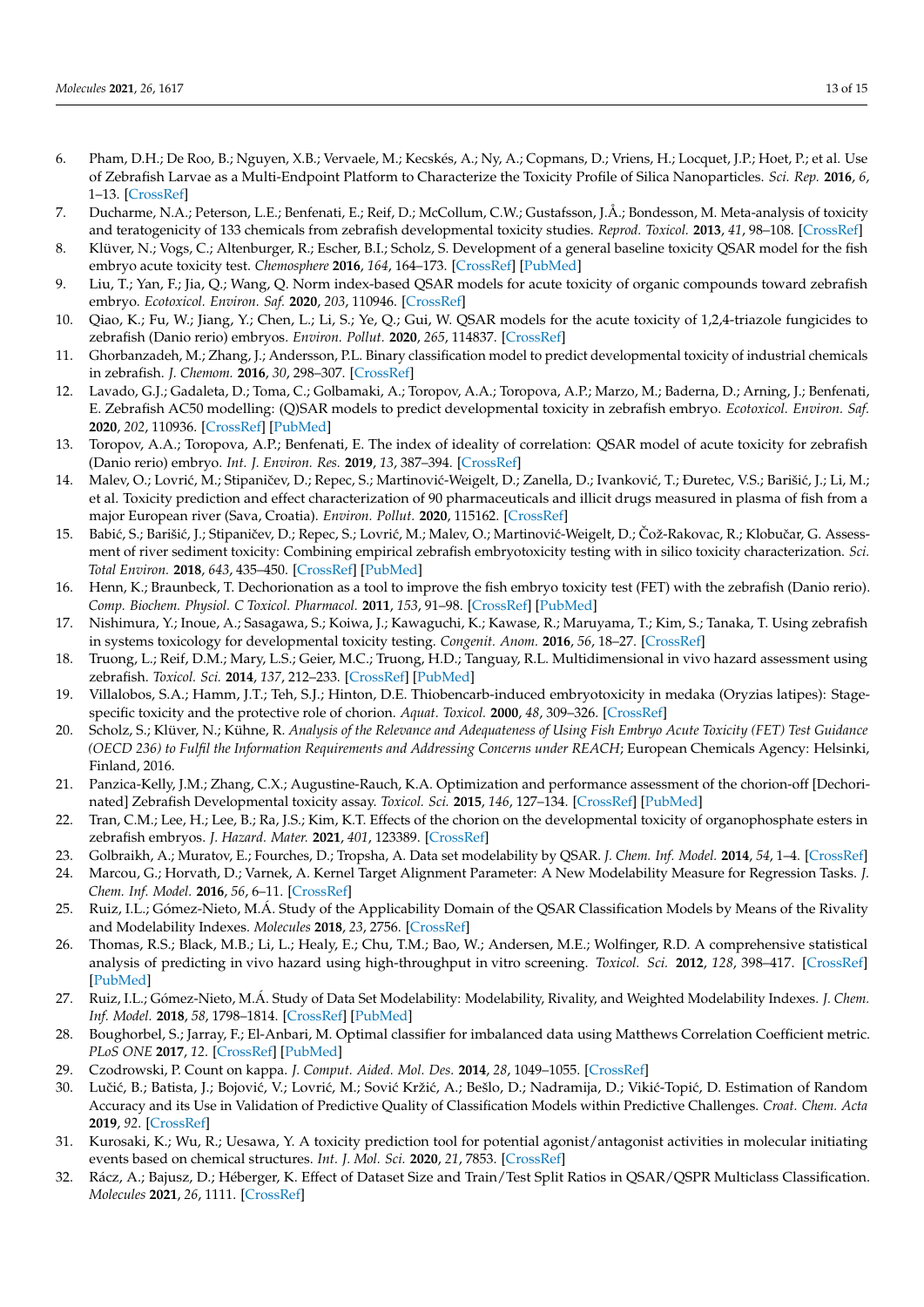- <span id="page-13-0"></span>33. Abdelaziz, A.; Spahn-Langguth, H.; Schramm, K.W.; Tetko, I.V. Consensus modeling for HTS assays using in silico descriptors calculates the best balanced accuracy in Tox21 challenge. *Front. Environ. Sci.* **2016**, *4*, 1–12. [\[CrossRef\]](http://doi.org/10.3389/fenvs.2016.00002)
- <span id="page-13-1"></span>34. Idakwo, G.; Thangapandian, S.; Luttrell, J.; Li, Y.; Wang, N.; Zhou, Z.; Hong, H.; Yang, B.; Zhang, C.; Gong, P. Structure–activity relationship-based chemical classification of highly imbalanced Tox21 datasets. *J. Cheminform.* **2020**, *12*, 1–19. [\[CrossRef\]](http://doi.org/10.1186/s13321-020-00468-x)
- <span id="page-13-2"></span>35. Hemmerich, J.; Asilar, E.; Ecker, G.F. Conformational Oversampling as Data Augmentation for Molecules. In *Artificial Neural Networks and Machine Learning–ICANN 2019: Workshop and Special Sessions; Tetko, I., Kůrková, V., Karpov, P., Theis, F., Eds.;* Springer: Cham, Switzerland; New York, NY, USA, 2019; Volume 11731. [\[CrossRef\]](http://doi.org/10.1007/978-3-030-30493-5_74)
- 36. Fernandez, M.; Ban, F.; Woo, G.; Hsing, M.; Yamazaki, T.; Leblanc, E.; Rennie, P.S.; Welch, W.J.; Cherkasov, A. Toxic Colors: The Use of Deep Learning for Predicting Toxicity of Compounds Merely from Their Graphic Images. *J. Chem. Inf. Model.* **2018**, *58*, 1533–1543. [\[CrossRef\]](http://doi.org/10.1021/acs.jcim.8b00338) [\[PubMed\]](http://www.ncbi.nlm.nih.gov/pubmed/30063345)
- <span id="page-13-3"></span>37. Mayr, A.; Klambauer, G.; Unterthiner, T.; Hochreiter, S. DeepTox: Toxicity prediction using deep learning. *Front. Environ. Sci.* **2016**, *3*. [\[CrossRef\]](http://doi.org/10.3389/fenvs.2015.00080)
- <span id="page-13-4"></span>38. Rogers, D.; Hahn, M. Extended-Connectivity Fingerprints. *J. Chem. Inf. Model.* **2010**, *50*, 742–754. [\[CrossRef\]](http://doi.org/10.1021/ci100050t)
- <span id="page-13-5"></span>39. Kausar, S.; Falcao, A.O. Analysis and comparison of vector space and metric space representations in QSAR modeling. *Molecules* **2019**, *24*, 1698. [\[CrossRef\]](http://doi.org/10.3390/molecules24091698) [\[PubMed\]](http://www.ncbi.nlm.nih.gov/pubmed/31052325)
- <span id="page-13-6"></span>40. Gütlein, M.; Kramer, S. Filtered circular fingerprints improve either prediction or runtime performance while retaining interpretability. *J. Cheminform.* **2016**, *8*, 1–16. [\[CrossRef\]](http://doi.org/10.1186/s13321-016-0173-z) [\[PubMed\]](http://www.ncbi.nlm.nih.gov/pubmed/27853484)
- <span id="page-13-7"></span>41. Landrum, G. RDKit: Colliding Bits III. Available online: <http://rdkit.blogspot.com/2016/02/colliding-bits-iii.html> (accessed on 23 December 2019).
- <span id="page-13-8"></span>42. Žuvela, P.; Lovric, M.; Yousefian-Jazi, A.; Liu, J.J. Ensemble Learning Approaches to Data Imbalance and Competing Objectives in Design of an Industrial Machine Vision System. *Ind. Eng. Chem. Res.* **2020**, *59*, 4636–4645. [\[CrossRef\]](http://doi.org/10.1021/acs.iecr.9b05766)
- <span id="page-13-9"></span>43. Lovrić, M.; Pavlović, K.; Žuvela, P.; Spataru, A.; Lučić, B.; Kern, R.; Wong, M.W. Machine learning in prediction of intrinsic aqueous solubility of drug-like compounds: Generalization, complexity or predictive ability? *chemrxiv* **2020**. [\[CrossRef\]](http://doi.org/10.26434/chemrxiv.12746948)
- <span id="page-13-10"></span>44. Huang, R.; Xia, M.; Nguyen, D.-T.; Zhao, T.; Sakamuru, S.; Zhao, J.; Shahane, S.A.; Rossoshek, A.; Simeonov, A. Tox21Challenge to Build Predictive Models of Nuclear Receptor and Stress Response Pathways as Mediated by Exposure to Environmental Chemicals and Drugs. *Front. Environ. Sci.* **2016**, *3*, 85. [\[CrossRef\]](http://doi.org/10.3389/fenvs.2015.00085)
- <span id="page-13-11"></span>45. Matsuzaka, Y.; Uesawa, Y. Molecular Image-Based Prediction Models of Nuclear Receptor Agonists and Antagonists Using the DeepSnap-Deep Learning Approach with the Tox21 10K Library. *Molecules* **2020**, *25*, 2764. [\[CrossRef\]](http://doi.org/10.3390/molecules25122764)
- <span id="page-13-12"></span>46. Wang, Z.; Boulanger, L.; Berger, D.; Gaudreau, P.; Marrie, R.A.; Potter, B.; Wister, A.; Wolfson, C.; Lefebvre, G.; Sylvestre, M.P.; et al. Development and internal validation of a multimorbidity index that predicts healthcare utilisation using the Canadian Longitudinal Study on Aging. *BMJ Open* **2020**, *10*, 1–9. [\[CrossRef\]](http://doi.org/10.1136/bmjopen-2019-033974) [\[PubMed\]](http://www.ncbi.nlm.nih.gov/pubmed/32241787)
- <span id="page-13-13"></span>47. Correlation and regression. Available online: [https://www.bmj.com/about-bmj/resources-readers/publications/statistics](https://www.bmj.com/about-bmj/resources-readers/publications/statistics-square-one/11-correlation-and-regression)[square-one/11-correlation-and-regression](https://www.bmj.com/about-bmj/resources-readers/publications/statistics-square-one/11-correlation-and-regression) (accessed on 3 March 2021).
- <span id="page-13-14"></span>48. Hulzebos, E.; Sijm, D.; Traas, T.; Posthumus, R.; Maslankiewicz, L. Validity and validation of expert (Q)SAR systems. *SAR QSAR Environ. Res.* **2005**, *16*, 385–401. [\[CrossRef\]](http://doi.org/10.1080/10659360500204426) [\[PubMed\]](http://www.ncbi.nlm.nih.gov/pubmed/16234178)
- 49. Patlewicz, G.; Ball, N.; Booth, E.D.; Hulzebos, E.; Zvinavashe, E.; Hennes, C. Use of category approaches, read-across and (Q)SAR: General considerations. *Regul. Toxicol. Pharmacol.* **2013**, *67*, 1–12. [\[CrossRef\]](http://doi.org/10.1016/j.yrtph.2013.06.002)
- <span id="page-13-15"></span>50. Lo Piparo, E.; Worth, A. Review of QSAR Models and Software Tools for predicting Developmental and Reproductive Toxicity. *JRC Rep. EUR* **2010**, 24522. [\[CrossRef\]](http://doi.org/10.2788/9628)
- <span id="page-13-16"></span>51. Han, J.; Wang, Q.; Wang, X.; Li, Y.; Wen, S.; Liu, S.; Ying, G.; Guo, Y.; Zhou, B. The synthetic progestin megestrol acetate adversely affects zebrafish reproduction. *Aquat. Toxicol.* **2014**, *150*, 66–72. [\[CrossRef\]](http://doi.org/10.1016/j.aquatox.2014.02.020)
- 52. McGee, S.P.; Cooper, E.M.; Stapleton, H.M.; Volz, D.C. Early zebrafish embryogenesis is susceptible to developmental TDCPP exposure. *Environ. Health Perspect.* **2012**, *120*, 1585–1591. [\[CrossRef\]](http://doi.org/10.1289/ehp.1205316)
- <span id="page-13-17"></span>53. Wang, Q.; Liang, K.; Liu, J.; Yang, L.; Guo, Y.; Liu, C.; Zhou, B. Exposure of zebrafish embryos/larvae to TDCPP alters concentrations of thyroid hormones and transcriptions of genes involved in the hypothalamic-pituitary-thyroid axis. *Aquat. Toxicol.* **2013**, *126*, 207–213. [\[CrossRef\]](http://doi.org/10.1016/j.aquatox.2012.11.009)
- <span id="page-13-18"></span>54. Noyes, P.D.; Haggard, D.E.; Gonnerman, G.D.; Tanguay, R.L. Advanced morphological - behavioral test platform reveals neurodevelopmental defects in embryonic zebrafish exposed to comprehensive suite of halogenated and organophosphate flame retardants. *Toxicol. Sci.* **2015**, *145*, 177–195. [\[CrossRef\]](http://doi.org/10.1093/toxsci/kfv044)
- <span id="page-13-19"></span>55. Wilson, L.B.; Truong, L.; Simonich, M.T.; Tanguay, R.L. Systematic Assessment of Exposure Variations on Observed Bioactivity in Zebrafish Chemical Screening. *Toxics* **2020**, *8*, 87. [\[CrossRef\]](http://doi.org/10.3390/toxics8040087)
- <span id="page-13-20"></span>56. Mandrell, D.; Truong, L.; Jephson, C.; Sarker, M.R.; Moore, A.; Lang, C.; Simonich, M.T.; Tanguay, R.L. Automated zebrafish chorion removal and single embryo placement: Optimizing Throughput of zebrafish developmental toxicity screens. *J. Lab. Autom.* **2012**, *17*, 66–74. [\[CrossRef\]](http://doi.org/10.1177/2211068211432197) [\[PubMed\]](http://www.ncbi.nlm.nih.gov/pubmed/22357610)
- <span id="page-13-21"></span>57. Kim, K.-T.; Tanguay, R.L. The role of chorion on toxicity of silver nanoparticles in the embryonic zebrafish assay. *Environ. Health Toxicol.* **2014**, *29*, e2014021. [\[CrossRef\]](http://doi.org/10.5620/eht.e2014021)
- <span id="page-13-22"></span>58. Volz, D.C.; Hipszer, R.A.; Leet, J.K.; Raftery, T.D. Leveraging Embryonic Zebrafish to Prioritize ToxCast Testing. *Environ. Sci. Technol. Lett.* **2015**, *2*, 171–176. [\[CrossRef\]](http://doi.org/10.1021/acs.estlett.5b00123)